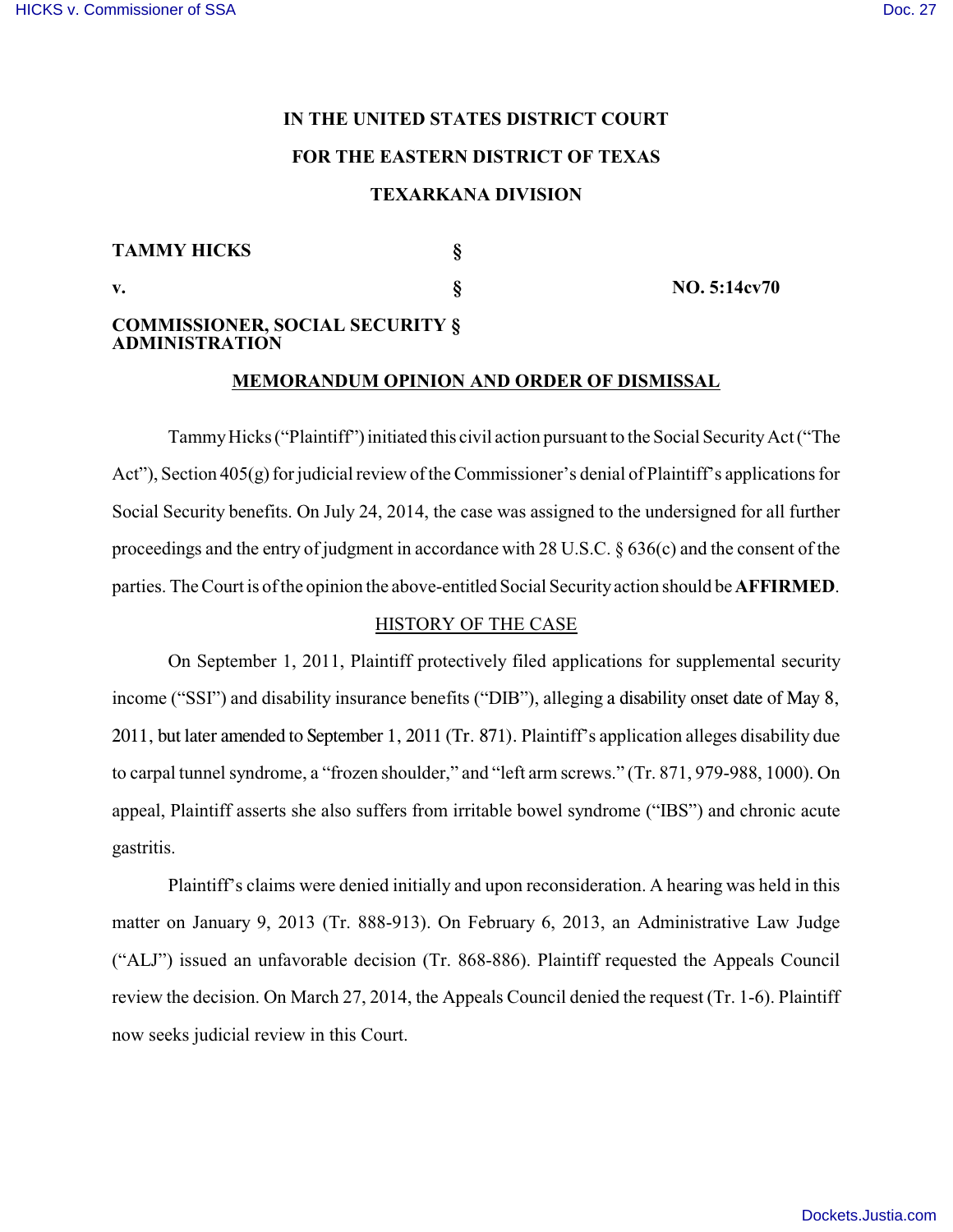## STATEMENT OF THE FACTS

Plaintiff was born April 8, 1969 and was forty-two years old at the time of the alleged onset date (Tr. 893). Plaintiff did not have a high school education and did not complete the eleventh grade (Tr. 894). Furthermore, Plaintiff did not have any vocational training or trade schooling (Tr. 894). Plaintiff had past relevant work as an outside sales person for a telephone company (Tr. 895).

On June 11, 2010 Plaintiff received x-rays from Dr. McMillan of her shoulder and scapula after she fell off a horse (Tr. 1897). Dr. McMillan found a suspected acute fracture of the superior lateral aspect of the humeral head with small fracture fragments in Plaintiff's shoulder but was unable to obtain an axillary lateral or scapular Y-view because of Plaintiff's shoulder pain. Plaintiff's scapula appeared intact with no fracture identified and no abnormalities noted. No dislocation of her shoulder joint was expected (Tr. 1898).

Plaintiff saw Dr. Alkire on July 7, 2010, complaining of pain in her arm (Tr. 1786). Plaintiff stated she had been doing fairly well at home, but had a decreased range of motion in her right shoulder. She was unable to afford physical therapy but had been taught how to do some exercises. However, the pain and discomfort had recently increased in her shoulder. Plaintiff had recently visited the emergencyroom following a "spat" with her husband which resulted in additional injuries to her shoulder. Dr. Alkire noted emotional distress from Plaintiff after she began to cry when describing the incident with her husband.

Plaintiff's physical examination was largely normal with no issues found other than in her extremities (Tr. 1787). Her right shoulder showed forward flexion at approximately ninety degrees, abduction at ninetydegrees, and limited external rotation with pain upon forward flexion and internal rotation. Plaintiff's left wrist showed a healed carpel from a previous open reduction internal fixation, dorsiflexion of approximately forty degrees, and a palmar flexion of forty degrees. She was unable to make a fist. The x-rays of her shoulder showed glenohumeral joint reduction, a fracture in the tuberosity, and a callus formation in the superior aspect of the humeral head. Dr. Alkire concluded Plaintiff's shoulder looked "pretty good" overall (Tr. 1787).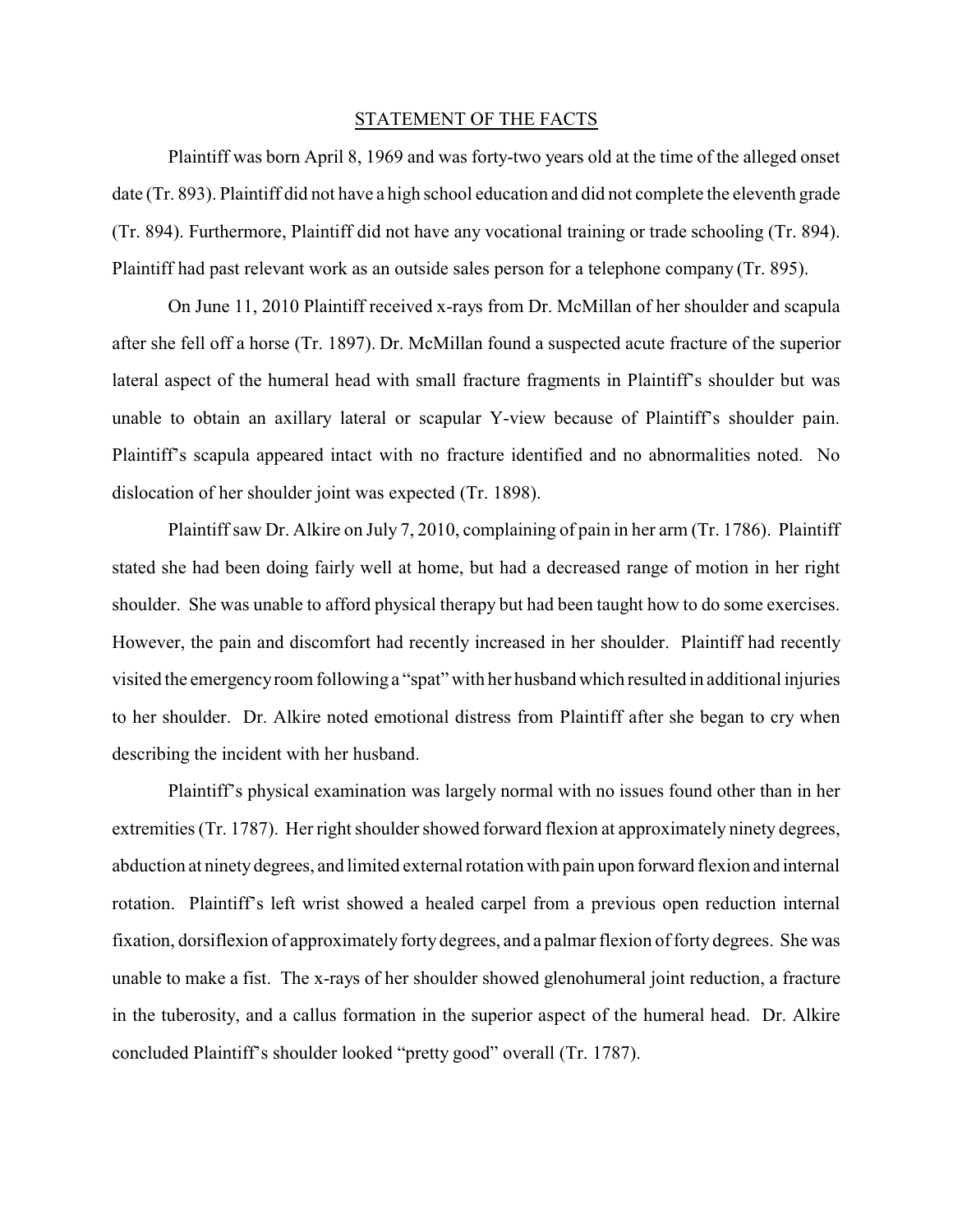On October 4, 2010 Plaintiff saw Dr. Alkire complaining of a stiff right shoulder. She stated her wrist was "okay" and usable (Tr. 1602). She could make a fist and had a palmar flexion of about seventy percent as well as a dorsiflexion of seventy percent passively. Her shoulder had a ninety percent forward flexion and abduction both passively and actively and her external rotation was approximately forty percent. X-rays of her right shoulder showed a healed greater tuberosity fracture with some calcification. However, Dr. Alkire also noted Plaintiff still had some significant arthrofibrosis ofthe right shoulder. He recommended she undergo right shoulder manipulation under anesthesia and receive more physical therapy. Plaintiff stated she did not have the funds for the operation at the time. Dr. Alkire prescribed her more pain medication to take sparingly and scheduled a follow-up exam in six weeks.

Plaintiff called Dr. Alkire on October 7, 2010 complaining of constant pain which prevented her from doing housework. She requested more pain medication, but Dr. Alkire informed Plaintiff the medication she was currently taking was too much for her already and refused to prescribe any more. (Tr. 1602).

Plaintiff had a cervical spine MRI taken on November 1, 2011 by Dr. McMillan, who compared the results to another MRI scan of the cervical spine taken on November 8, 2006. Dr. McMillan found there was minimal central disc protrusion suggested at C2-3, C3-4, and C4-5 without spinal stenosis, lateral recess narrowing, or foraminal narrowing. The cervical disc levels were otherwise unremarkable; they were normal in contour and alignment, there was no abnormal marrow signal, and the visualized portions of the spinal cord was normal in signal (Tr. 1899).

Plaintiff returned to Dr. Alkire for her check-up on February 15, 2011 complaining of pain in her hand and wrist as well as occasional discomfort in her hips and knees. Dr. Alkire noted a scar on plaintiff's left wrist but no deformities. Dr. Alkire also observed Plaintiff had slight tenderness to palpation over the radial styloid and slight tenderness to palpation over the little finger DIP and PIP joint with no synovitis. Dr. Alkire prescribed Ultram 50mg for Plaintiff's pain and sent her for further tests due to her family history of MCTD [mixed connective tissue disease]. (Tr. 1602).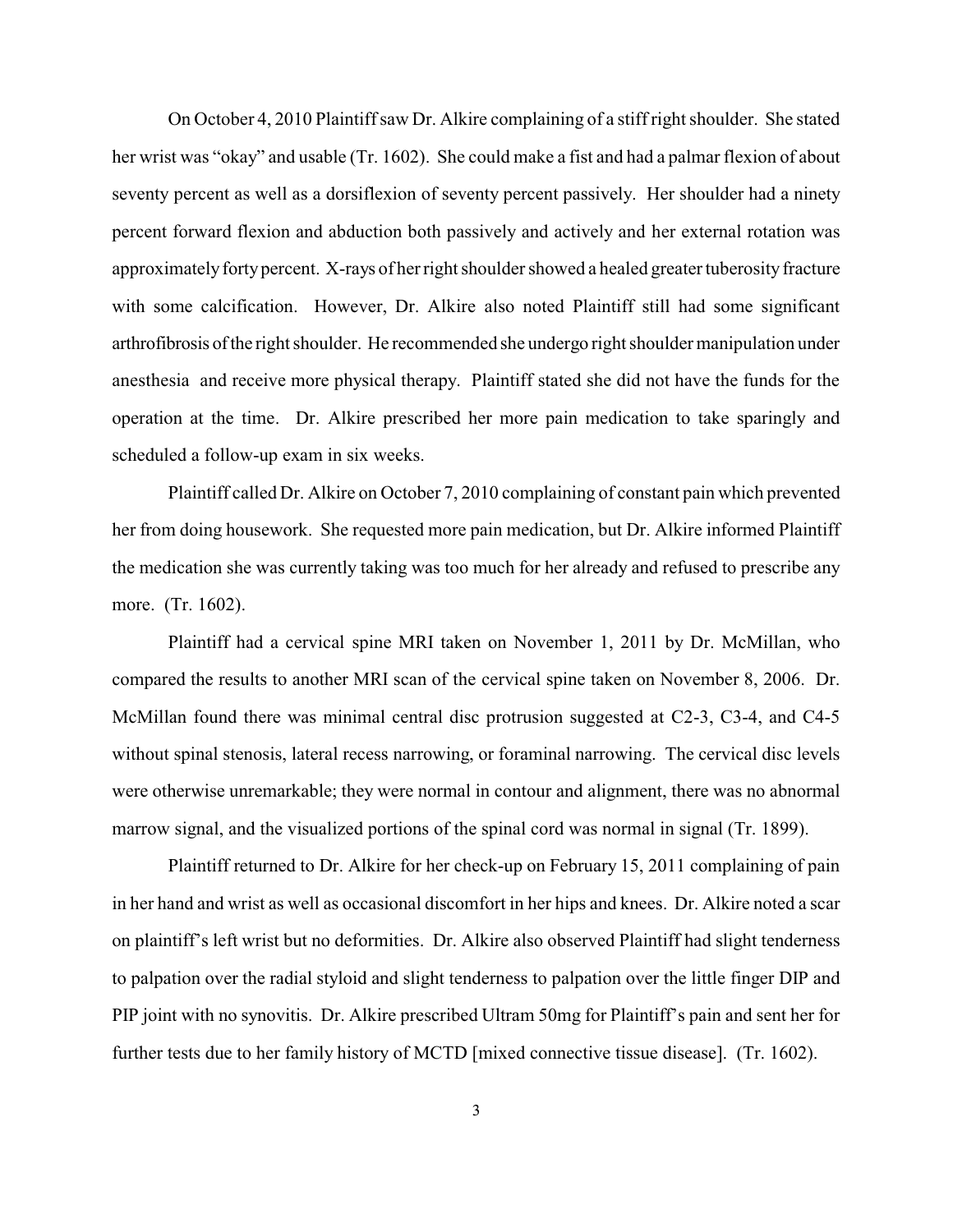Plaintiff returned to Dr. Alkire for follow-up on April 21, 2011. She complained of increasing discomfort in her left hand, stating it felt cold, numb, and tingly. Dr. Alkire noted Plaintiff could make a full fist and had full extension of the fingers and thumb with no thenar atrophy, but she was positive for both Tinel's and Phalen's on her left side. An x-ray of her wrist proved normal, but Dr. Alkire noted she may have carpel tunnel syndrome (Tr. 1601).

Plaintiff returned to Dr. Alkire on September 12, 2011 after going to the emergency room three days earlier. She stated she had intense pain in her shoulder which spread across her upper back and face. Plaintiff alleged the pain traveled up both sides of her neck into her face and eye, and she did not believe it was a migraine. Dr. Alkire noted Plaintiff's right shoulder showed full active and passive ROM, and she had minimal pain with forward flexion or internal rotation. X-rays of the right shoulder showed a healed fracture with some calcification, and x-rays of her cervical spine taken at the emergency room showed no fracture or dislocation but only a small amount of loss of normal cervical lordosis. Dr. Alkire found no obvious pathology in her chest or lungs. He referred Plaintiff to a neurologist in order to find out if she had a migraine. Dr. Alkine also ordered an MRI of the right shoulder to determine if she had an intrinsic pathology to her shoulder (Tr. 1601).

On December 1, 2011, Plaintiff completed the function report for the SSA (Tr. 1027-1034). She complained of severe pain, numbness in her arms and legs, head and neck pain, and episodes of passing out and blacking out. Plaintiff stated she seldom cooked, and was infrequently capable of washing and drying clothes. Furthermore, Plaintiff stated there were days where she would be unable to do anything "except lay down or sit in a recliner." Plaintiff claimed she only slept two hours a night due to pain in her neck, back, and shoulder. She was able to feed herself and use the bathroom unassisted, but stated she needed help getting dressed due to the limited range of motion in her right shoulder and poor grip strength in her left hand. Furthermore, Plaintiff claimed she was unable to properly brush her hair because of this limited range of motion and poor grip strength. She stated the pain in her right shoulder and wrist causes her hand to become unsteady and she is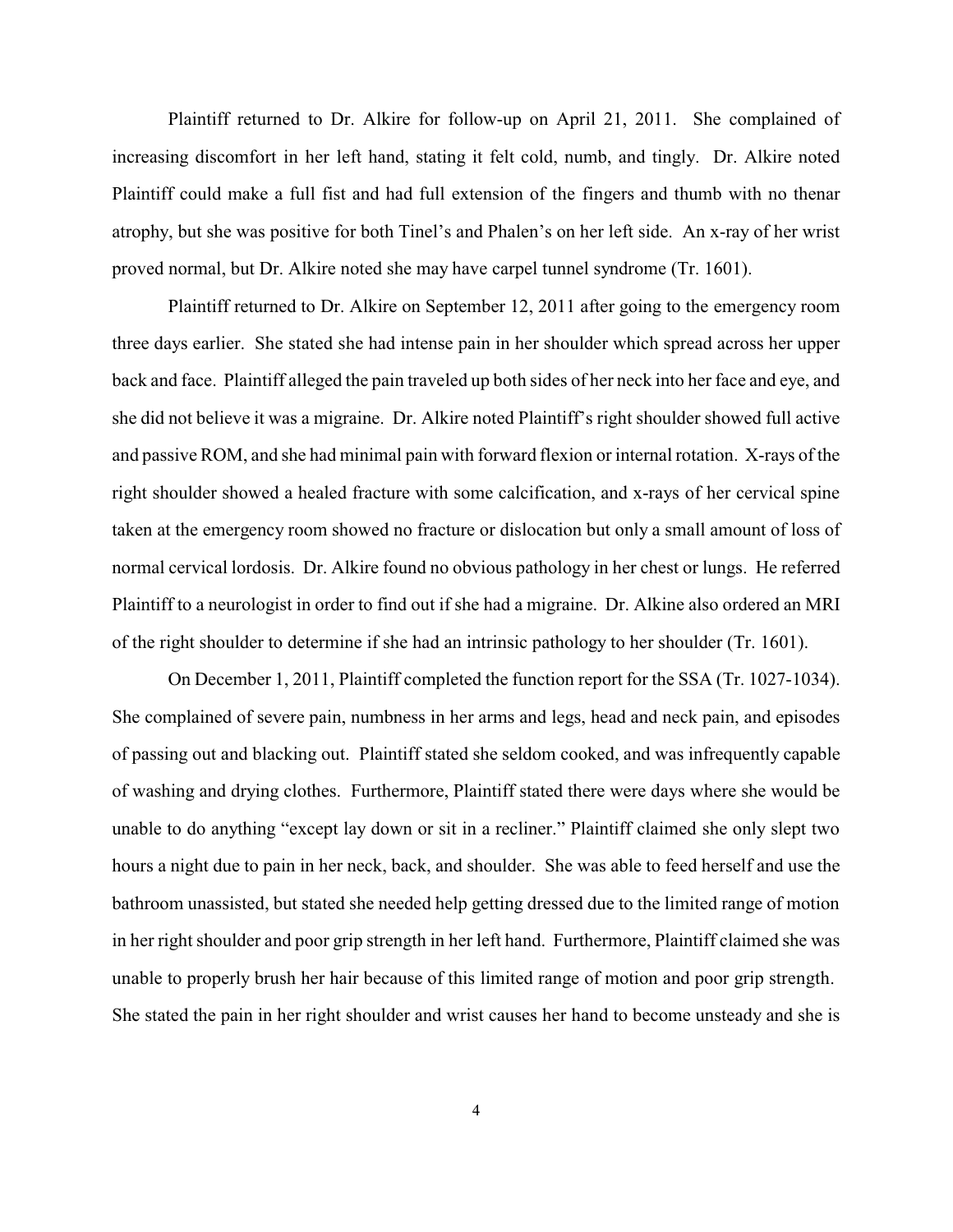unable to properly bathe herself regularly due to the and because she becomes faint and dizzy (Tr. 1028).

Plaintiff stated she did not need any special reminders to take care of personal needs or grooming. She organized her medication so she would not forget to take it. Plaintiff claimed she was previously capable of preparing three meals a day at least four times a week, but her disability left her only capable of preparing sandwiches or frozen dinners. Her friends and family provide her son and herself with meals. Plaintiff stated she was able of doing the laundry, sweeping, and mopping, but her son assisted her in all three household chores. She alleged she was unable to do more house or yard work because she was unable to pick up items heavier than five pounds. In addition, Plaintiff claimed her heart would begin to race or she would begin to black out with extended physical activity. Plaintiff stated she only leaves the home once a week, but cannot drive herself and must travel with someone else because of the potential of an unexpected blackout. (Tr. 1030).

Plaintiff asserted she was able to pay bills and count change but could not handle a savings account or use a checkbook or moneyorders because she had "problems controlling funds, [does not] remember to pay bills, or [gets] confused on what bills should be paid" Plaintiff attributed her confusion and inability to remember to headaches caused by her shoulder and neck pains. (Tr. 1031).

Plaintiff asserted she was much more active before her disability, including playing sports with her children, swimming, walking, jogging, kickboxing, and cleaning the house. However, Plaintiff stated she is now capable only of watching television, solving word searches, and drawing with her son. Plaintiff claimed her family has made her feel useless to them because she is unable to be as active as she was previously. She is unable to be social or go places with friends since the onset of her disability. Plaintiff alleged her disability has affected her in lifting, reaching, talking, hearing, seeing, memory, completing tasks, concentration, understanding, using her hands, and getting along with others. (Tr. 1032).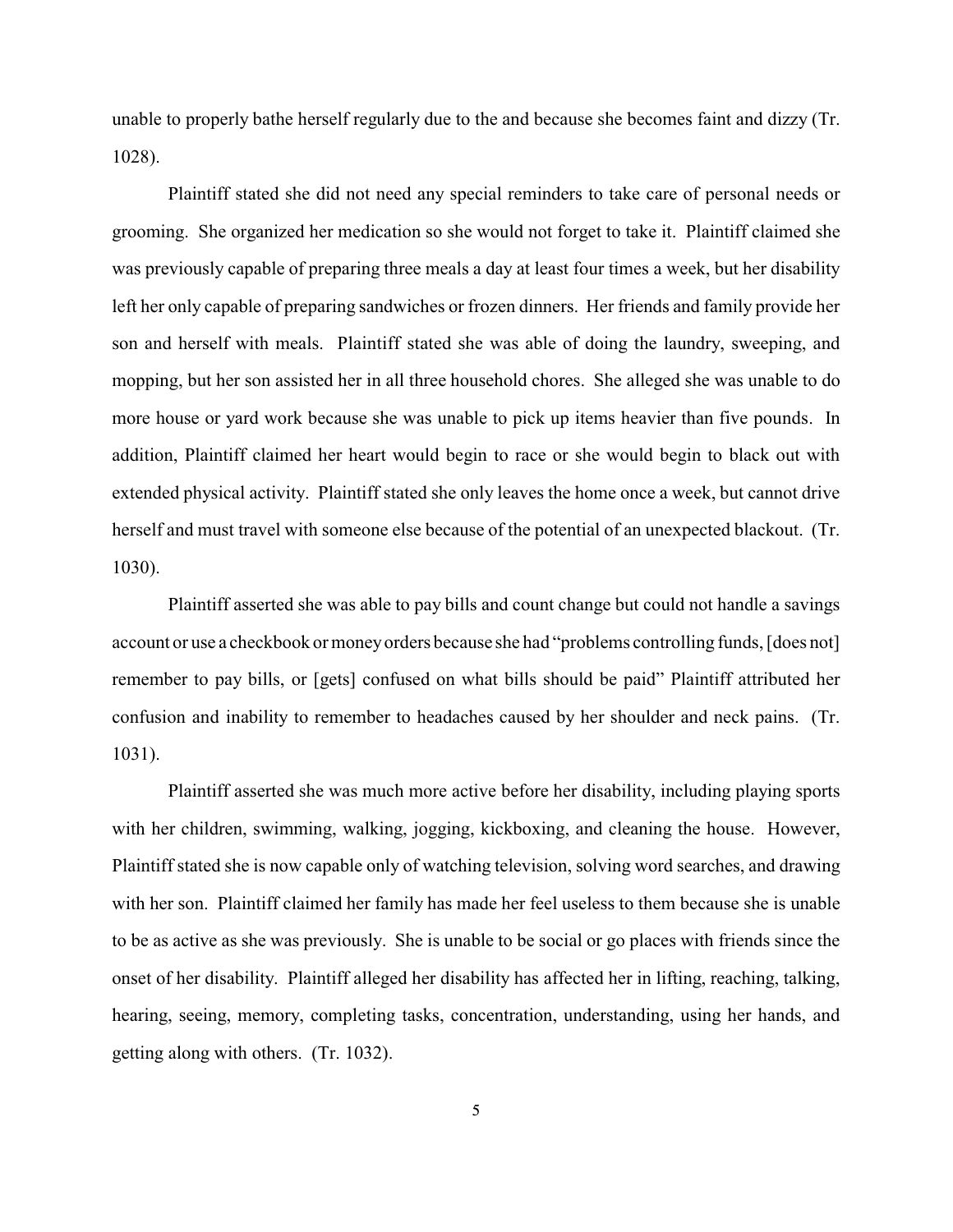Plaintiff further claimed she is only able to walk to her mailbox and back, and some days she is only able to walk from her recliner to the bathroom. She must rest twenty to thirty minutes before she can walk again. When asked how long she could pay attention, Plaintiff answered, "Seriously? It has taken a month to fill this out." Plaintiff listed the following medication and their side effects: Neurotin caused tiredness; Klonopin sometimes caused drowsiness; Hydrocodone caused nausea; and Flector patches caused stomach pains. (Tr. 1034).

On March 14, 2012, Plaintiff was admitted to Atlanta Memorial Hospital and discharged two days later. Plaintiff had a history of persistent gastritis symptoms, nausea, and vomiting and had been diagnosed on several prior occasions as positive for Helicobacter pylori. Dr. Swami noted Plaintiff had shoulder pain which was precipitating her chronic symptoms. Her pain was controlled with narcotics and her symptoms were comparatively better with food discretion. Plaintiff also had a history of chronic anxiety and depression, which was treated with Xanax, Paxil, and breathing exercises. Her blood pressure, electrolytes, white cell count, and iron were all within normal limits and well controlled. Plaintiff's abdomen and pelvis had multiple benign hepatic cysts, but were otherwise normal. Plaintiff was discharged from the hospital in stable condition. Dr. Swami diagnosed Plaintiff on discharge with acute chronic gastritis, Helicobacter pylori, dehydration, chronic anxiety, hypothyroidism, and chronic shoulder pain (Tr. 3224). Plaintiff's radiology diagnosis noted abdominal pain and gastrointestinal bleeding (Tr. 2235).

Plaintiff was admitted to Christus St. Michael Health System on April 12, 2012. She was seen by Dr. Patel who performed a physical examination and took an x-ray of her abdomen. Plaintiff's physical examination was normal; Dr. Patel noted Plaintiff grimaced during the abdomen exam, but there was no rebound tenderness, her stomach was soft, and her bowel sounds were active. There were no signs of acute joint inflammation. The x-ray of Plaintiff's abdomen suggested possible mild ileus versus enteritis, but her basic metabolic panel was normal and the gallbladder ultrasound was negative. Dr. Patel noted Plaintiff's nausea, vomiting, diarrhea, and abdominal pain appeared to be "out of proportion to the findings" (Tr. 2419).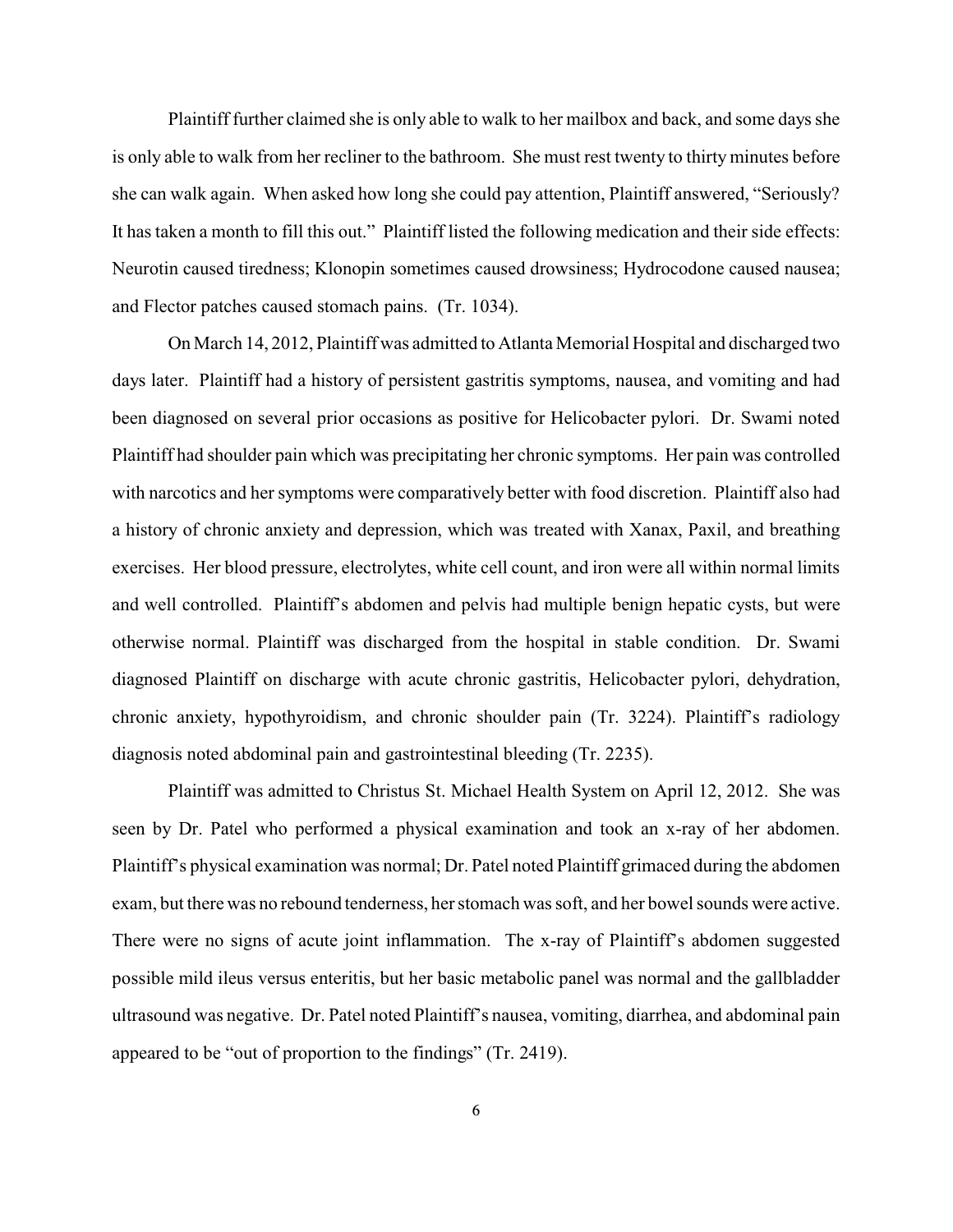Plaintiff visited Dr. Schuyler on May 31, 2012 after being referred by the Texas Disability Determination Services for a clinical interview with mental status exam, and an assessment of adaptive functioning. Plaintiff's chief complaints were depression and a history of physical health issues. She had no prior or current substance abuse. Dr. Schuyler noted Plaintiff's ability to complete tasks remained intact, she could deal with a reasonable amount of routine stress, and there was no history of Plaintiff's mental health issues adversely impacting her occupational functioning. (Tr. 2578).

Plaintiff stated she grew up witnessing her stepfather physically abusing her mother. She previously suffered from situational depression after her son was sexually assaulted. She could manage basic self-care needs, but she also alleged she becomes worn out easily. She requires assistance from her son with all household chores and her husband does the grocery shopping. However, Plaintiff stated her relationship with her husband is strained because he is not supportive of her physical or mental health problems and they do not communicate. She possesses good budgeting skills but her husband manages the family finances. She has no personal source of income and her husband supports the family. Plaintiff stated she has two close friends and is also close to her mother; but she is no longer able to go out socially on a regular basis like she had been before the onset of disability. (Tr. 2579).

Dr. Schuyler noted Plaintiff had good eye contact, good ability to relate information in a concise manner with clear thought processes, and no indication of perceptual abnormalities. Plaintiff's mood was dysphoric (i.e. uneasy or dissatisfied) and Dr. Schuyler noted she seemed irritable (Tr. 2579-2580). She was oriented to person, place, time, and situation and could recall seven digits forward and four digits backwards immediately. She knew her date of birth, address and telephone number and stated President Bush and President Carter were recent presidents. Plaintiff was able to adequately name a current event, but when asked to name five large cities, she replied "New York, Chicago, California, Virginia, North Carolina" (Tr. 2580). Plaintiff displayed adequate calculation, abstract thinking, and judgment and Dr. Schuyler estimated her IQ to be in the average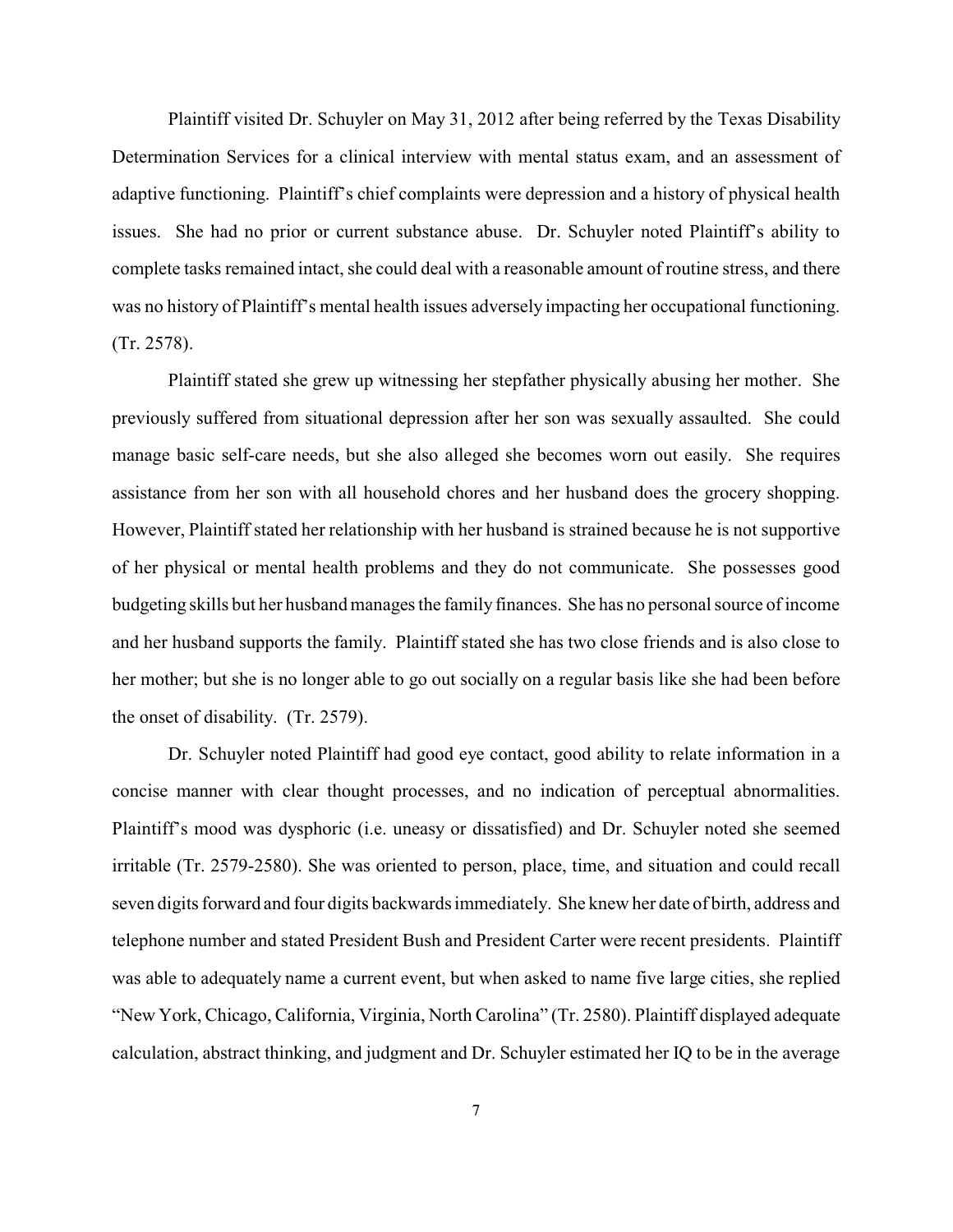range. Dr. Schuyler diagnosed Plaintiff with chronic adjustment disorder with mixed anxiety and depressed mood. He assessed her current Global Assessment of Functioning (GAF) as a sixty and her highest GAF Past Year as a seventy. She was capable of managing personal finances. Dr. Schuyler's prognosis of Plaintiff was good, stating, "While this patient may or may not suffer somatic problems that impede or preclude occupational functioning, from a psychological perspective, she appears to maintain the ability to reason, and make personal, social, and occupational adjustments" (Tr. 2581).

Plaintiff was admitted to Christus St. Michael Health System on June 19, 2012 and was discharged on June 25, 2012. Plaintiff's diagnoses on admittance were: acute recurrent irritable bowel syndrome/spastic colon; acute on chronic gastroparesis secondaryto irritable bowel syndrome (IBS); acute on chronic pain syndrome; hematochezia; migraine headaches; paroxysmal atrial fibrillation; normocytic normochromic anemia; and a history of Helicobacter pylori and Clostridium difficile. (Tr. 2715). On discharge, her diagnoses were: severe irritable bowel syndrome with constipation component; migraine headaches (improved); acute on chronic pain syndrome (stable); normocytic normochromic anemia (stable); a historyof Helicobacter pylori and Clostridium difficile colitis; polypharmacy; and uterine complex cyst per pelvic ultrasound (Tr. 2715). Plaintiff had previouslyundergone upper endoscopies and colonoscopies with biopsies of the esophagus, stomach, and colon; these all proved all normal except for a finding of chronic gastritis. Plaintiff's stool cultures showed no pathogens, ova or parasites. She also had various other tests including a liver scan and a ventilation/perfusion scan, which were all within normal limits and unremarkable. Plaintiff was hemodynamically stable with mild intermittent abdominal cramping on discharge, but no fevers, chills, or active emesis (Tr. 2716).

On January 8, 2013 Plaintiff went to Dr. Todd Williams for a physical assessment and to discuss a cyst within her jaw. Dr. Williams found Plaintiff's cyst was an odontogenic keratocyst of her mandible, but her dental health was otherwise normal. Dr. Williams found Plaintiff's physical examination to be largely normal, noting she could move all of her extremities well with a full range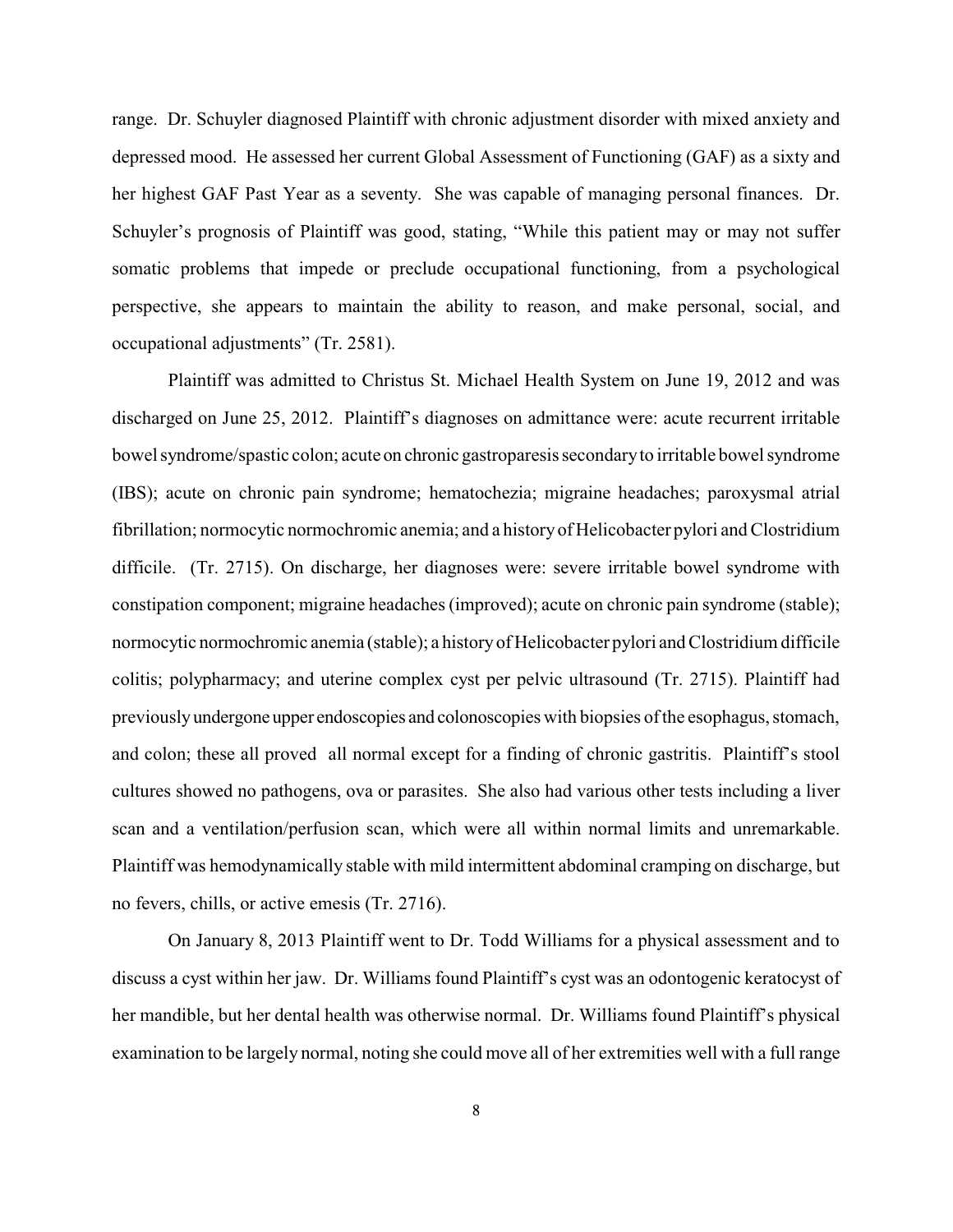of motion. Dr. Williams scheduled Plaintiff for a right total temporal mandibular joint (TMJ) replacement on January 11, 2013 (Tr. 3128-29).

On January17, 2013, Dr. Dan Nichols, Plaintiff's treating physician, wrote an email detailing his experience with Plaintiff. Dr. Nichols noted Plaintiff had been his patient for many years for back problems and back pain along with general anxiety disorder. He stated Plaintiff was on multiple medications for several years but did stop all medication at one time. However, she returned to using her medications after a year's time when she fell and broke both of her arms. Dr. Nichols stated Plaintiff had a diagnosis of generalized anxiety disorder and atypical bipolar disorder She had recently undergone a hysterectomy which caused her to develop atrial fibrillation requiring cardiac evaluation, but there was no reoccurrence. Dr. Nichols stated Plaintiff sees a cardiologist in Little Rock and another physician, Dr. Syed, for pain management of her back pain. Plaintiff was also prescribed Prozac for her generalized anxiety disorder, which she stated was helpful. Plaintiff recently had oral surgery but Dr. Nichols did not have any records relating to this problem. Dr. Nichols also mentioned Plaintiff's numerous admissions into Christus St. Michael Hospital for vomiting, dehydration, and diarrhea in the last few months and her diagnosis of irritable bowel syndrome. In conclusion, Dr. Nichols stated he felt Plaintiff was unable to obtain any gainful employment due to her physical and psychological problems (Tr. 2990-91).

Plaintiff was again admitted to Christus St. Michael Hospital on January 27, 2013 for persistent vomiting, dehydration, and loose bowel movements. Plaintiff was not responding well to outpatient therapy for her vomiting (Tr. 3143). Plaintiff was treated with IV fluid therapy and her overall condition was significantly improved after the medication Reglan was added. After three days, Plaintiff's condition was markedly improved and she was discharged with instructions to maintain a bland diet over the following forty-eight hours (Tr. 3143).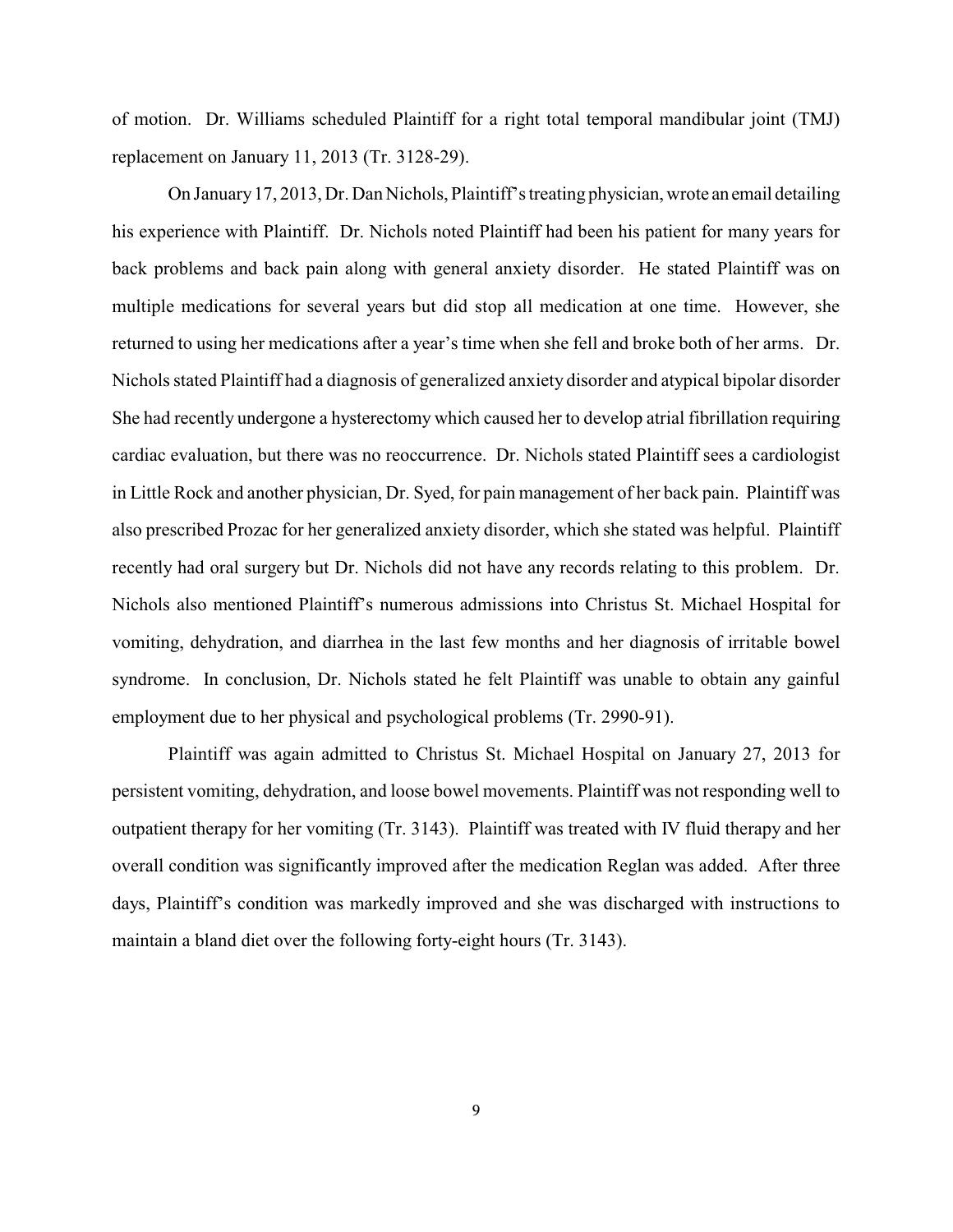#### THE HEARING

At the video hearing held on March 1, 2013, Plaintiff's attorneyamended the application date from May 8, 2010 to September 1, 2011, the same as the protective filing date of SSI (Tr. 891, Tr. 899). Plaintiff stated she was born April 8, 1969, making her 42 years old when she filed for disability. Plaintiff testified she was separated from her husband but they reside in the same household with their eleven year old son. She has a driver's license and would drive to pick up medication or when shopping for necessities. Plaintiff does not have a high school education and did not complete the eleventh grade. She does not have any vocational training or trade schooling (Tr. 894).

Plaintiff stated she was not employed and had not held gainful employment since September 1, 2011, nor had she applied for any job. Her last employment was outside sales for a telephone company in 2006. While the ALJ believed she wrote secretary in her application paperwork, Plaintiff stated she only did outside sales. Plaintiff described this job, stating she would attend a meeting every morning and then go out to customer's homes to assess their bills, upgrade their internet, upgrade their phone service, and try to sell satellite service for television (Tr. 896).

Plaintiff stated she was not currently receiving any benefits from local, state or the federal government. She alleged disabilitydue to degenerative disc disease in her lower back, arthrofibrosis of the right shoulder, neck pain, carpel tunnel, left wrist with plate and screws, depression, anxiety, and panic attacks (Tr. 896).

Plaintiff testified the main issues preventing her from work included the medication she had to take and fear of passing out. Plaintiff also alleged she was suffering from abdominal pain, gastritis, nausea, and vomiting, but none of these were caused by her medications. However, her medication caused drowsiness and blurred vision, causing her to have to laydown and rest everyday. Plaintiff also testified she was given a Flector patch on her left wrist because she was unable to take certain oral medication due to her stomach problems (Tr. 898-899).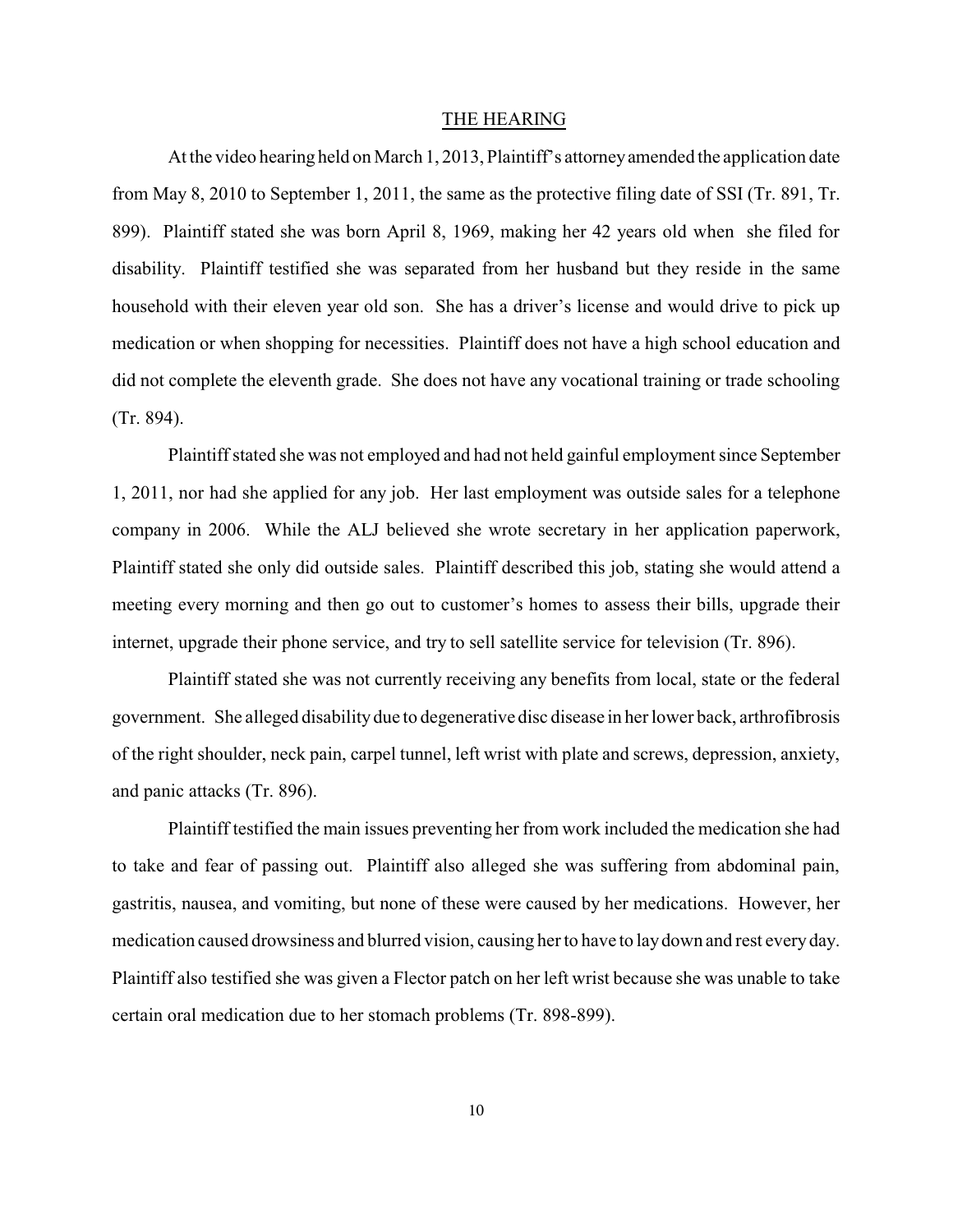Plaintiff wears the Flector patch underneath a brace on her left wrist because of her carpel tunnel syndrome. She had a plate and screws inserted into her left wrist and arm in surgery after being thrown from the horse. She stated she still has no sensation in her thumb and she is unable to grasp or hold many objects, such as a cup of coffee (Tr. 900).

Plaintiff complained she also suffers from carpel tunnel syndrome in her left hand and arm which she cannot treat properly because of the plate and screws. This resulted in a lot of pain, particularly in cold or rainy weather. Plaintiff testified she has a wrap to keep her hand warm but she still suffers from numbness and a lack of rotation in her wrist (Tr. 901).

Plaintiff also claimed she dislocated her right shoulder and has several fractures in this shoulder. These injuries have prevented her from having a full range of motion in her shoulder and render her unable to lift her right arm and shoulder above her head. Plaintiff claimed she is unable to lift or hold anything "more than your average purse," or approximately five pounds (Tr. 902).

In addition to these physical impairments, Plaintiff testified she was diagnosed with a spastic colon and irritable bowel syndrome. She takes medication for diarrhea and cramping, but she still must take a bathroom break four to six times within an hour after eating despite her medication. Plaintiff stated she must still take unscheduled bathroom breaks during a work day even with prior planning and preparation (Tr. 903).

Plaintiff also stated she has been on medication since she was twelve years old for atrial fibrillation. Her medication does not always help with her heart problems and she was in the ICU in August of 2012 when her heart rate went to approximately 176 with an arrhythmia. The medication causes her blood pressure to become too low and she must check it several times a day. If it goes too low, she must take additional medication. This happens at least once a week. (Tr. 904).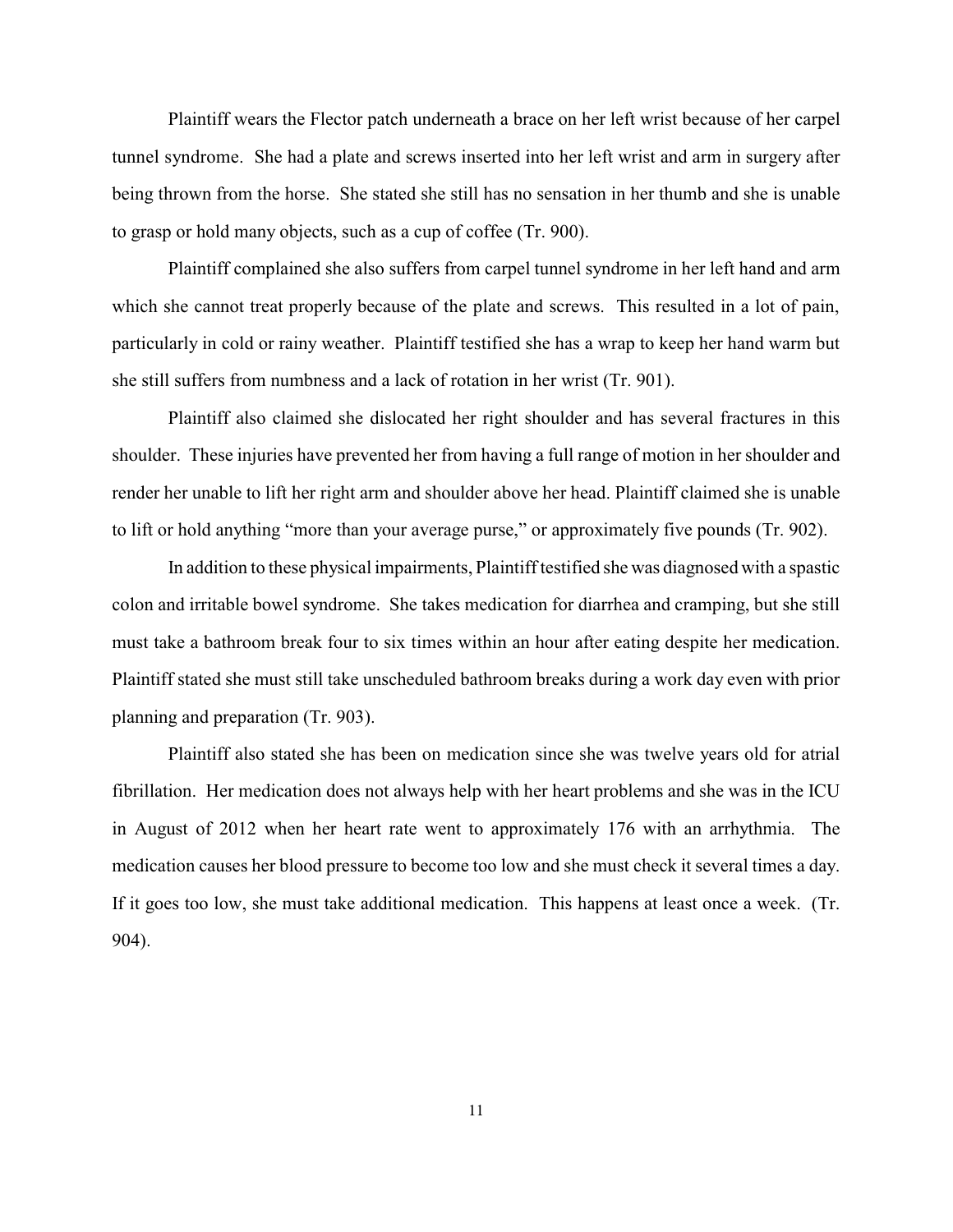According to Plaintiff, these impairments cause her to suffer from depression, anxiety, and panic attacks. She takes medication for these conditions but it does not completely keep her depression and anxiety under control. She is self-conscious of her impairments, and this selfconsciousness affects her ability to socialize with others (Tr. 905).

Plaintiff also alleged multiple infections and cyst issues with her jaw which she has had to deal with over the years. Plaintiff stated she has a recurrent cyst which causes her to become dehydrated. She was on a soft food diet at the time of the hearing in order to prepare for her surgery, and it would take about three to four months to recover. (Tr. 906).

Plaintiff was still able to do the laundry for her household, but could not cook except with a microwave. Furthermore, her son must sweep, mop, and vacuum the house because she could not. Plaintiff is not involved in any activities outside of her household, but mostly sleeps or lies down. She stated she is going to the doctor more than anything (Tr. 908).

The ALJ began his examination by stating Plaintiff had reported earlier she was living independently with two children, was in a relationship, had friends, attended church, was able to do routine household chores, and handle her personal hygiene. He also noted Plaintiff earlier stated she went to Walmart for necessities but later claimed she was unable to go shopping. In response, Plaintiff explained she was unable to carry heavy groceries to her car or into the household. While there was a lack of medical records for her carpel tunnel syndrome compared to her other medical records, Plaintiff stated she was unable to continue having surgery on her arms because she could not afford it. (Tr. 909).

The vocational expert described Plaintiff's previous employment as an outside sales person as being semi-skilled, SVP 4, and light in exertional requirements. The ALJ then posed a hypothetical question about whether a person who was the Plaintiff's age, with a limited education of tenth grade, with the past work experience the Vocational Expert just described, and who was capable of the full range of light work, could perform the Plaintiff's past relevant work. The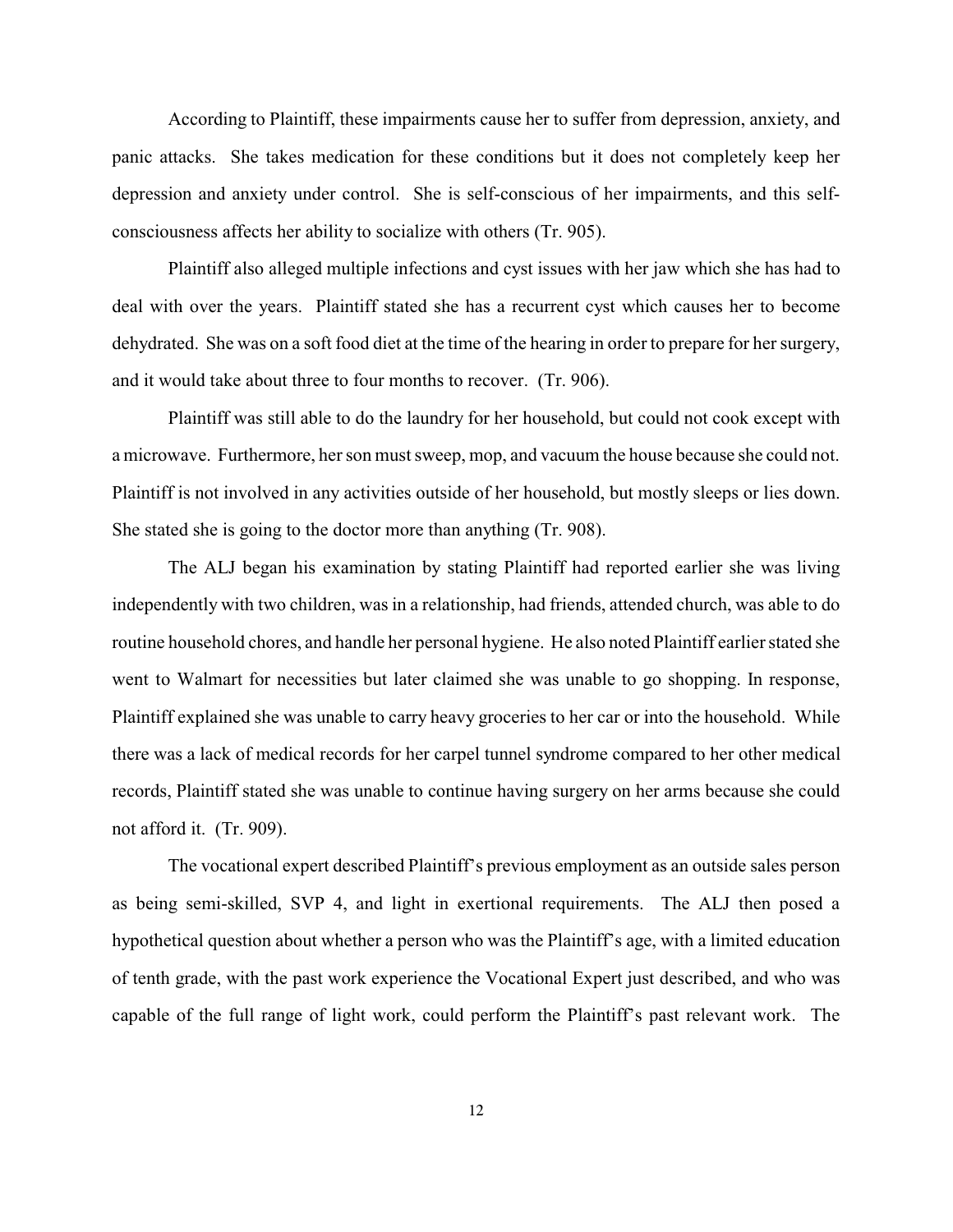vocational expert answered if the person was capable of a full range of light work, then the person would be capable of performing work as an outside sales person. (Tr. 911).

Plaintiff's counsel asked the vocational expert to hypothetically accept the Plaintiff's testimony and assume she would need fifteen minutes of every hour for an unscheduled break. Plaintiff's attorney asked what impact or affect this would have on Plaintiff's ability to maintain employment as an outside sales person or any other employment. The vocational expert responded the amount of breaks suggesting, amounting to roughly twenty five percent of the work days, was too excessive and would preclude someone from maintaining competitive employment (Tr. 912).

Plaintiff's counsel furthered the hypothetical and asked if these conditions were causing absenteeism two or more days of the month on a continuing basis, how would these conditions affect a job as an outside sales person or any other work. The Vocational Expert stated it would have the same impact, and it would be impossible to maintain competitive employment. (Tr. 912-913).

#### ADMINISTRATIVE LAW JUDGE'S FINDINGS

The ALJ made the following findings:

- 1. Plaintiff has not engaged in substantial gainful activity since September 1, 2011, the application date and amended alleged onset date.
- 2. Plaintiff had the following severe impairments: lumbar degenerative disc disease, irritable bowel syndrome, and chronic anemia.
- 3. Plaintiff does not have an impairment or combination of impairments that met or medically equaled the severity of one of the listed impairments.
- 4. After careful consideration of the entire record, the undersigned finds that the claimant has the residual functional capacity to perform the full range of light work.
- 5. The claimant is capable of performing past relevant work as an outside sales, light, SVP4 DOT #270.357-034. This work does not require the performance of workrelated activities precluded by the claimant's residual functional capacity.
- 6. The claimant has not been under a disability, as defined in the Social Security Act, since September 1, 2011, the date the application was filed.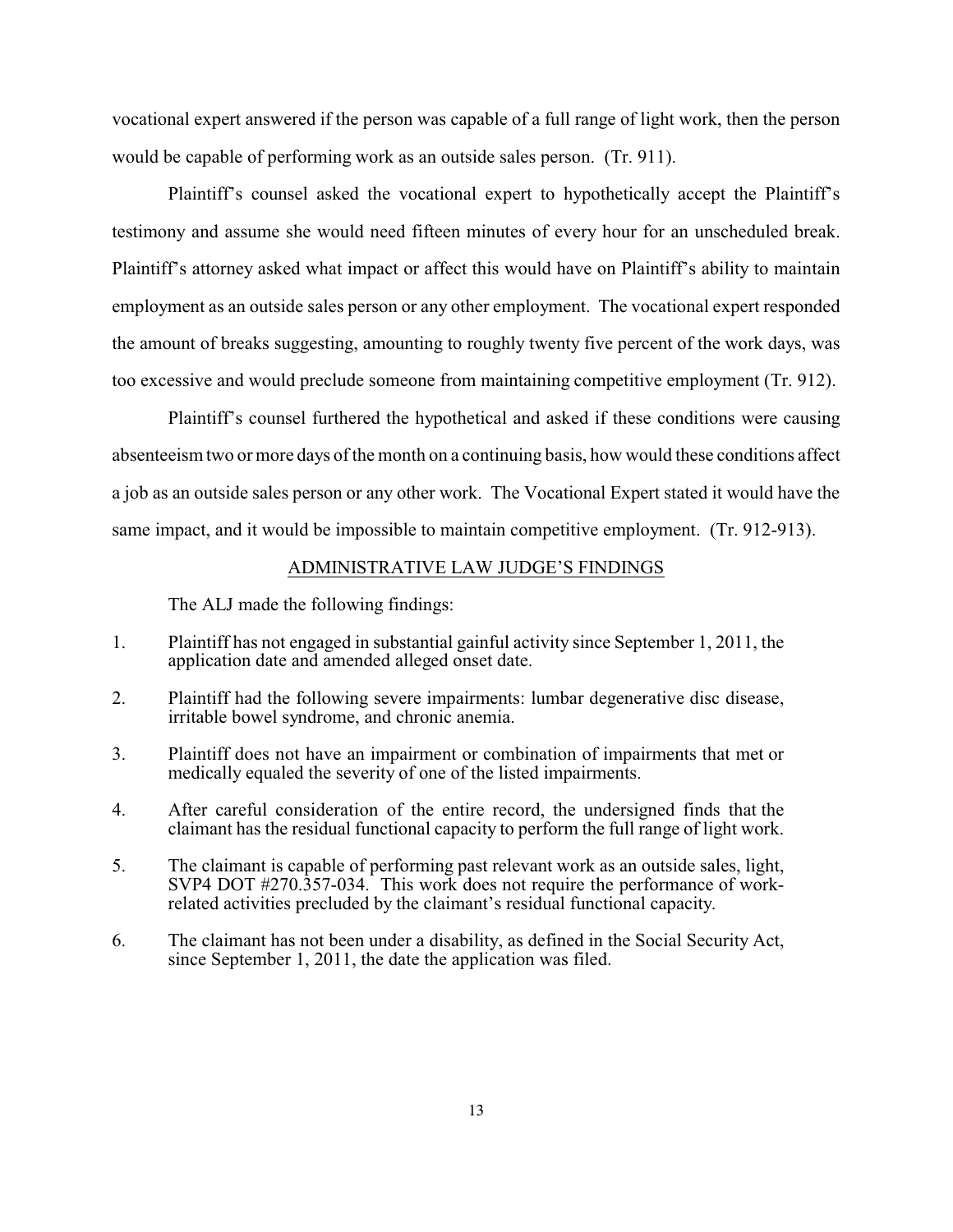#### STANDARD OF REVIEW

In an appeal under  $\S$  405(g), this Court must review the Commissioner's decision to determine whether there is substantial evidence in the record to support the Commissioner's factual findings and whether the Commissioner applied the proper legal standards in evaluating the evidence. *Greenspan v. Shalala*, 38 F.3d 232, 236 (5th Cir. 1994); 42 U.S.C. § 405(g). Substantial evidence is such relevant evidence as a reasonable mind might accept as adequate to support a conclusion. *Cook v. Heckler*, 750 F.2d 391, 392 (5th Cir. 1985); *Jones v. Heckler*, 702 F.2d 616, 620 (5th Cir. 1983). This Court cannot reweigh the evidence or substitute its judgment for that of the Commissioner, *Bowling v. Shalala*, 36 F.3d 431, 434 (5th Cir. 1995), and conflicts in the evidence are resolved by the Commissioner, *Carry v. Heckler*, 750 F.2d 479, 482 (5th Cir. 1985).

The legal standard for determining disability under Titles II and XVI of the Act is whether the claimant is unable to perform substantial gainful activity for at least twelve months because of a medically determinable impairment. 42 U.S.C. §§ 423(d), 1382c(a)(3)(A); *see also Cook*, 750 F.2d at 393. In determining a claimant's capability to perform "substantial gainful activity," a five-step "sequential evaluation" is used, as described below. 20 C.F.R.  $\S$  404.1520(a)(4).

#### SEQUENTIAL EVALUATION PROCESS

Pursuant to the statutory provisions governing disability determinations, the Commissioner has promulgated regulations establishing a five-step process to determine whether a claimant suffers from a disability. 20 C.F.R. § 404.1520(a) `(2011). First, a claimant who, at the time of his disability claim, is engaged in substantial gainful employment is not disabled. 20 C.F.R. § 404.1520(b) (2011). Second, the claimant is not disabled if his alleged impairment is not severe, without consideration of his residual functional capacity, age, education, or work experience. 20 C.F.R. § 404.1520(c) (2011). Third, if the alleged impairment is severe, the claimant is considered disabled if his impairment corresponds to a listed impairment in 20 C.F.R., Part 404, Subpart P, Appendix 1 (2011). 20 C.F.R. § 404.1520(d) (2011). Fourth, a claimant with a severe impairment which does not correspond to a listed impairment is not considered disabled if he is capable of performing his past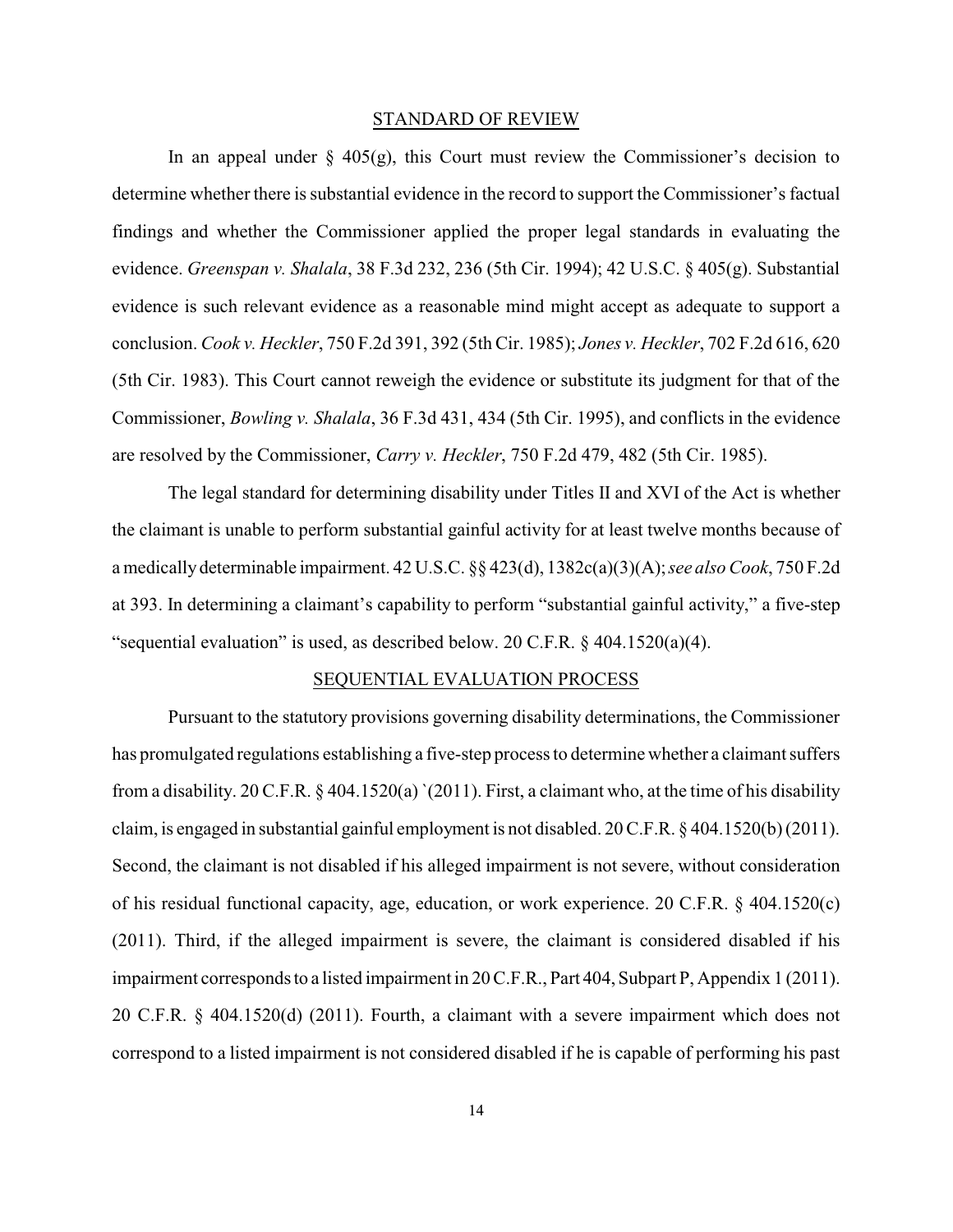work. 20 C.F.R. § 404.1520(e) (2011). Finally, a claimant who cannot return to his past work is not disabled if he has the residual functional capacity to engage in work available in the national economy. 20 C.F.R. § 404.1520(f) (2011).

## ANALYSIS

Plaintiff raises the following issues on appeal: (1) the ALJ failed to properly assess Plaintiff's irritable bowel syndrome, inflammatory bowel disease, gastritis, gastrointestinal bleeds, and hemorrhage of the gastrointestinal tract in accordance with Listing 5.06; (2) the ALJ failed to consider the combination of Plaintiff's impairments as a whole, isolating each impairment; and (3) the ALJ erred in assessing Plaintiff's RFC without giving weight to the treating physician's opinion and the combination of Plaintiff's impairments as a whole, and therefore the decision is not supported by substantial evidence.

### 1. Assessment of Gastrointestinal Symptoms

Plaintiff first argues the ALJ erred at Step Three of the sequential evaluation byfailing to find she meets the criteria of a listing. The Supreme Court has explained as follows:

The listings set out at 20 C.F.R. part 404, subpart P, appendix 1 are descriptions of various physical and mental illnesses and abnormalities, most of which are categorized by the body system they affect. Each impairment is defined in terms of several specific medical signs, symptoms, or laboratory test results. For a claimant to show that his impairment matches a listing, it must meet *all* of the specified medical criteria. An impairment that manifests only some of those criteria, no matter how severely, does not qualify.

*Sullivan v. Zebley*, 493 U.S. 521, 530, 110 S.Ct. 885, 107 L.Ed.2d 967 (1990).

The specified medical criteria are designed to be demanding and stringent because they lead to a presumption of disability, making further inquiry unnecessary. *Id.* at 532; *Falco v. Shalala*, 27 F.3d 160, 162 (5th Cir. 1994). The claimant has the burden of proving her impairments meet or equal the criteria of the Listings. *Selders v. Sullivan*, 914 F.2d 614, 619 (5th Cir. 1990). If the claimant fails to meet this burden, the court will find substantial evidence supports the ALJ's finding. *Henson v. Barnhart*, 373 F.Supp.2d 674, 685 (E.D.Tex. 2005), *citing Selders*, 914 F.2d at 620. In order to meet the listing requirements, all of the listing criteria, including any diagnostic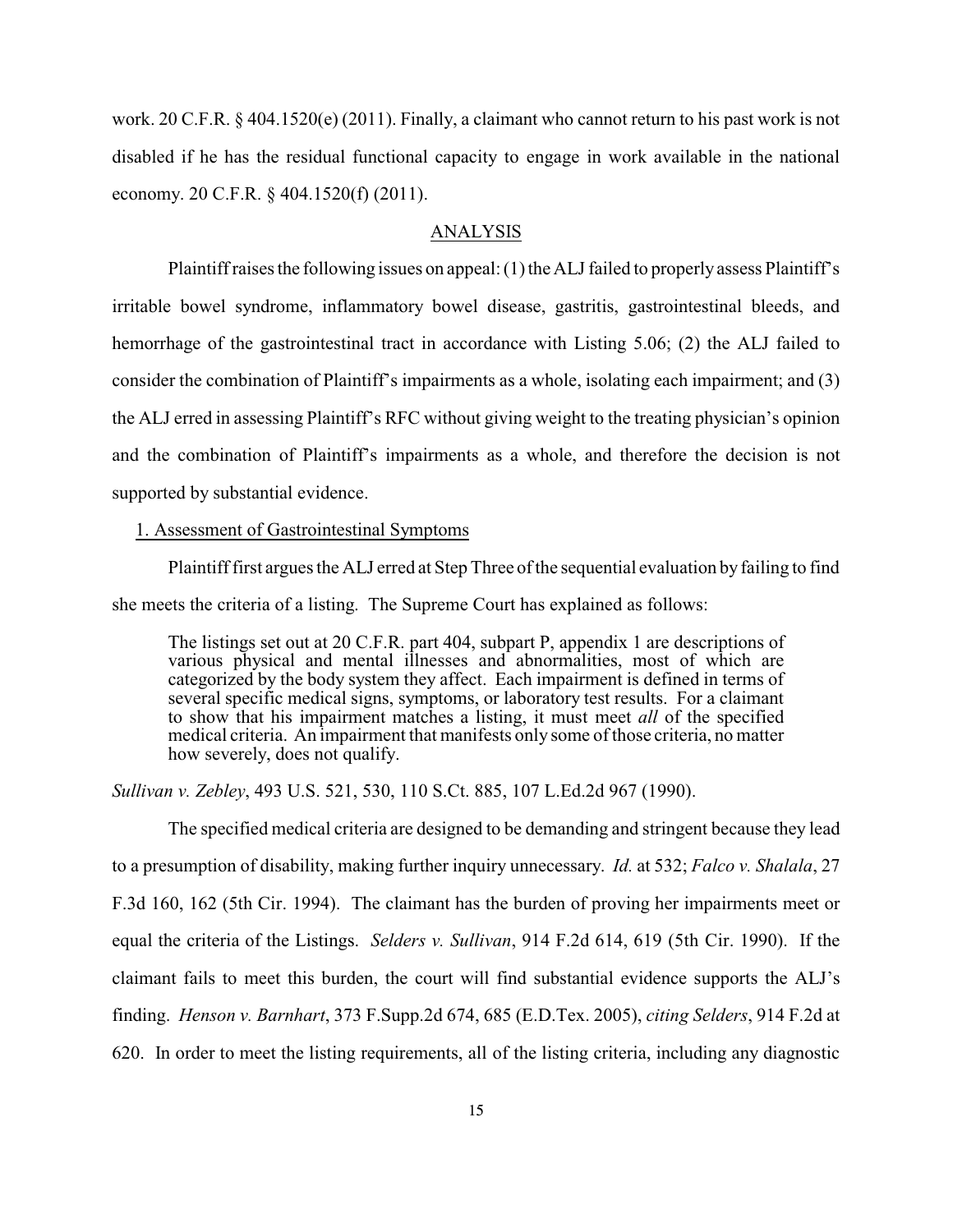description in the listing's introductory paragraph, must be satisfied. *Zebley*, 493 U.S. at 530; *Randall v. Astrue*, 570 F.3d 651, 659 (5th Cir. 2009). An impairment meeting only some of the criteria, no matter how severely, does not qualify, and an impairment cannot meet a listing based only on a diagnosis. 20 C.F.R. §404.1525(d).

Plaintiff argues her condition meets the criteria of Listing 5.06. This listing covers:

Inflammatorybowel disease (IBD) documented byendoscopy, biopsy, appropriate medically acceptable imaging, or operative findings with:

A. Obstruction of stenotic areas (not adhesions) in the small intestine or colon with proximal dilatation, confirmed by appropriate medically acceptable imaging or in surgery, requiring hospitalization for intestinal decompression or for surgery, and occurring on at least two occasions at least 60 days apart within a consecutive 6–month period;

OR

- B. Two of the following despite continuing treatment as prescribed and occurringwithin the same consecutive 6–month period:
	- 1. Anemia with hemoglobin of less than 10.0  $g/dL$ , present on at least two evaluations at least 60 days apart; or
	- 2. Serum albumin of  $3.0 \frac{\text{g}}{\text{d}}$  or less, present on at least two evaluations at least 60 days apart; or
	- 3. Clinically documented tender abdominal mass palpable on physical examination with abdominal pain or cramping that is not completely controlled by prescribed narcotic medication, present on at least two evaluations at least 60 days apart; or
	- 4. Perineal disease with a draining abscess or fistula, with pain that is not completely controlled by prescribed narcotic medication, present on at least two evaluations at least 60 days apart; or
	- 5. Involuntary weight loss of at least 10 percent from baseline, as computed in pounds, kilograms, or BMI, present on at least two evaluations at least 60 days apart; or
	- 6. Need for supplemental daily enteral nutrition via a gastrostomy or daily parenteral nutrition via a central venous catheter.

20 C.F.R. pt. 404, subpart P, app. 1, §5.06; *see Singleton v. Colvin*, civil action no. 3:12cv821, 2013 WL 1562867 (N.D.Tex., April 15, 2013).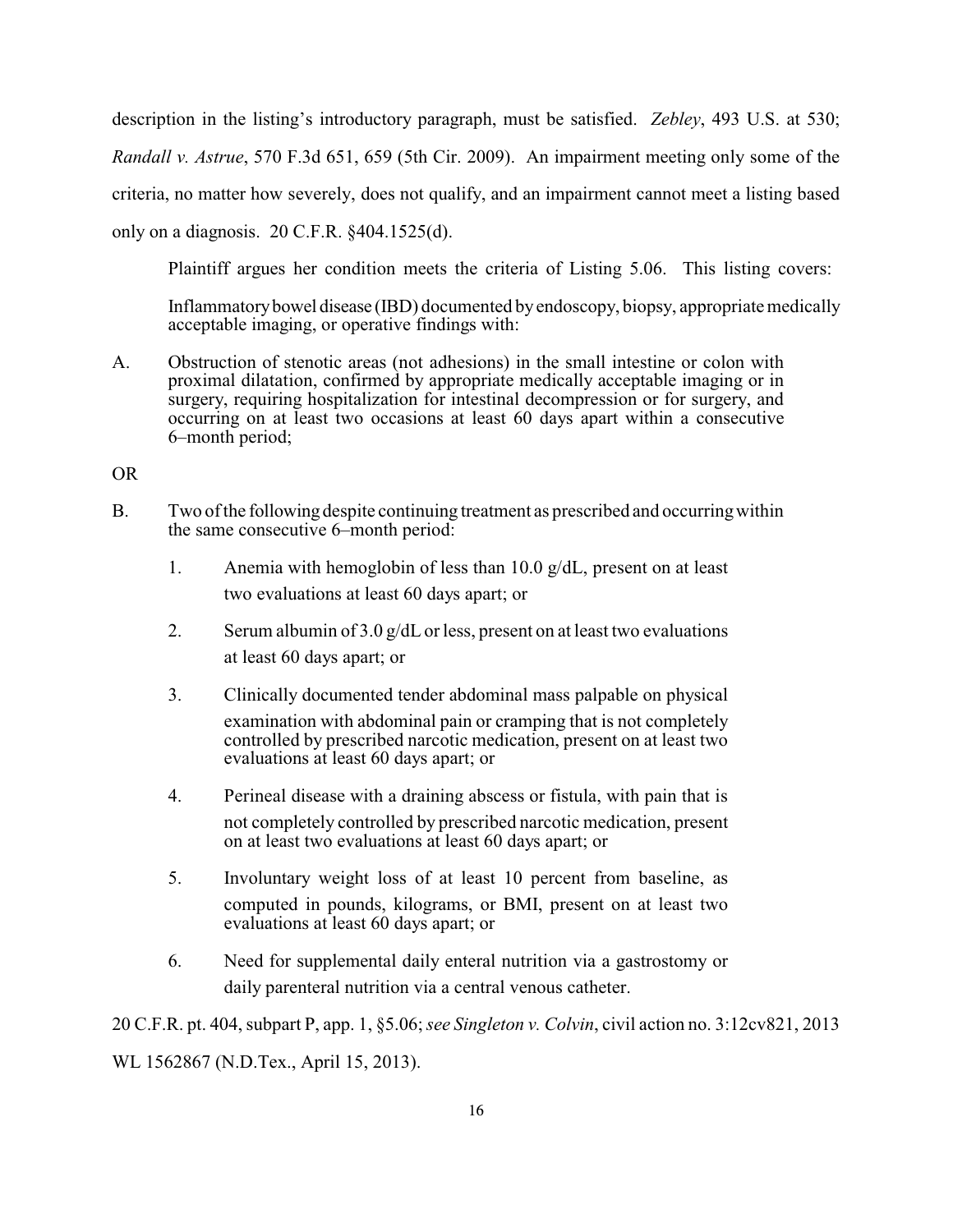Plaintiff sets out the requirements of Listing 5.06 and states she has been admitted to the hospital numerous times for chronic diarrhea and intractable vomiting. Dr. Nichols observed multiple problems including chronic anxiety disorder, IBS, atrial fibrillation, severe back pain, depression, and severe cyst formation in her right mandible. When admitted to the hospital on June 19, 2012, she was diagnosed with acute recurrent IBS, acute on chronic gastroparesis secondary to IBS, acute on chronic pain syndrome, hematochezia (bright red blood in the stool), migraine headaches, paroxysmal atrial fibrillation, normocytic normochromic anemia, and a history of H.pylori and clostridium diificile. Her discharge diagnoses included IBS, migraine headaches (improved), acute on chronic pain syndrome (stable), normocytic normochromic anemia (stable), a history of H.pylori and clostridium diificile, and polypharmacy.

Although Plaintiff discusses her diagnoses at length, she has not met her burden of proof to show she meets all of the criteria of Listing 5.06. She does not show she suffered obstruction of the stenotic areas of the small intestine or the colon requiring hospitalization for intestinal decompression or for surgery, as required byListing 5.06(A), nor does she identify which two of the six criteria of Listing 5.06(B) she claims to have met during the relevant time period, much less present medical evidence to support such an assertion.

Dr, Nichols' letter, cited in Plaintiff's brief, does not show Plaintiff meets all the criteria of Listing 5.06. The medical records dated after the ALJ's February 6, 2013 decision do not meet the criteria of the Listing at all, much less show she met these criteria during the relevant period. *See Ferrari v. Astrue*, 435 F.App'x 314, 2010 WL 7114189 (5th Cir., June 3, 2010), *citing Haywood v. Sullivan*, 888 F.2d 1463, 1471-72 (5th Cir. 1989) (to be material, new evidence must relate to the time period for which benefits were denied and not concern evidence of the subsequent deterioration of a previously non-disabling condition). Nor does Plaintiff's testimony show she meets either subpart of Listing 5.06. She has failed to meet her burden of proof at Step Three of the sequential evaluation process.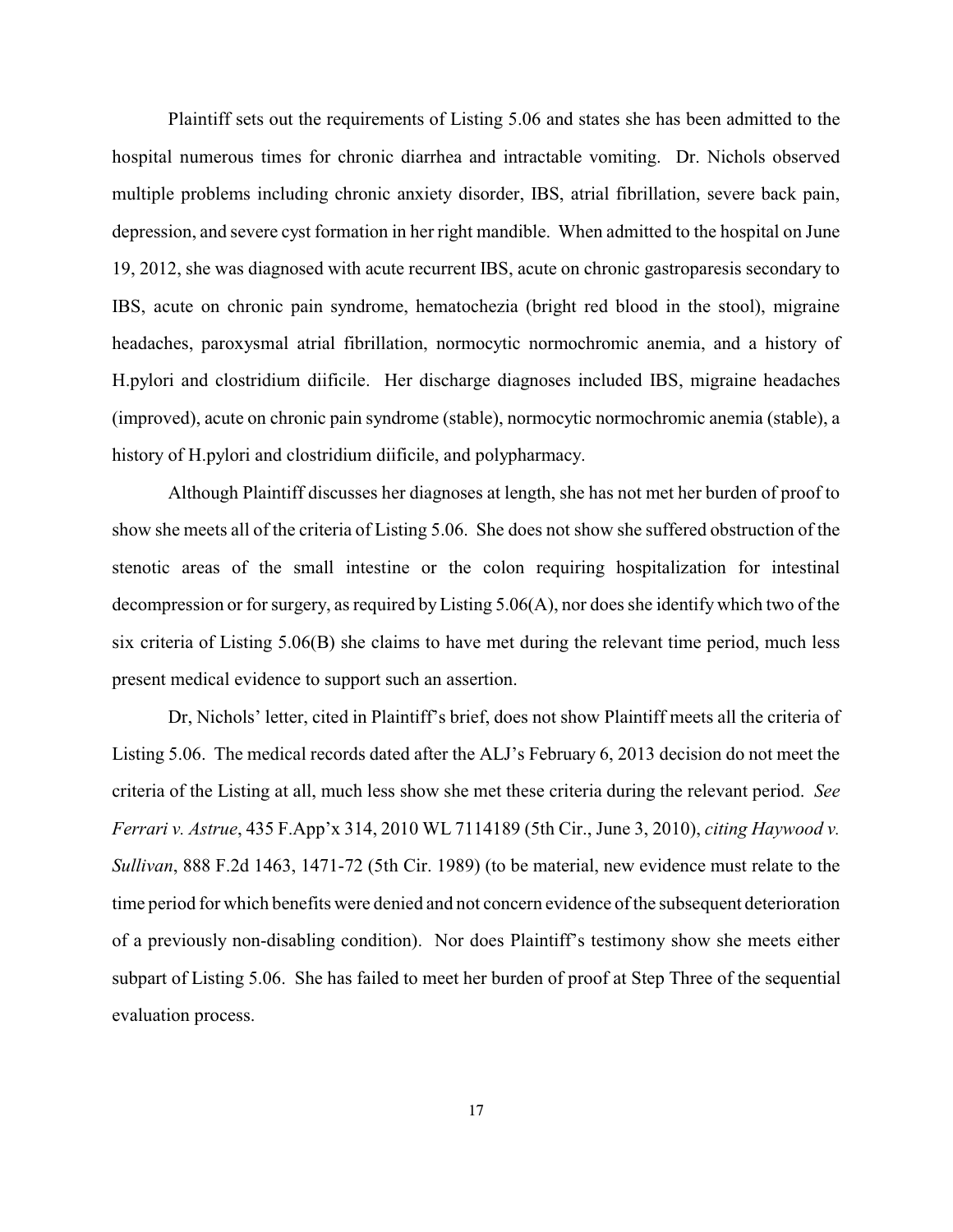Plaintiff further asserts the ALJ ignored many records showing her ongoing problems with IBS and failed to offer a sufficient reason for discrediting the opinion of Dr. Nichols, the treating physician. Instead, Plaintiff states the ALJ simply held Dr. Nichols' opinion was afforded little weight because the issue of disability is reserved to the Commissioner and Dr. Nichols "admitted that some of the claimant's conditions was [sic] either helped with medication or was not a common occurrence." (Tr. 880). Plaintiff argues this is not a sufficient reason for discrediting Dr. Nichols' opinion, contending the ALJ failed to cite *Stone* or apply the correct standard of severity.

While Plaintiff claims the ALJ failed to cite *Stone*, this is incorrect. The ALJ referred to the *Stone* standard on page 3 of the opinion (Tr. 873) and later stated "all impairments have been considered under the standard set forth in *Stone*" (Tr. 877). Plaintiff has not shown the ALJ applied an incorrect standard of severity. Her first ground for relief is without merit.

## 2. Failure to Consider Impairments as a Whole

Plaintiff asserts she became disabled on September 1, 2011, as a result of a number of severe impairments, but the ALJ found only three: lumbar degenerative disc disease, irritable bowel syndrome, and chronic anemia. The ALJ considered some of her physical impairments being nonsevere and concluded her mental impairments were mild and therefore also not severe. Plaintiff received two psychological evaluations at the request of DDS and also saw Dr. Rafael Otero for complaints of depression, anxiety, and panic attacks. Plaintiff acknowledges she is not disabled solely because of her mental impairments but argues her medical condition as a whole contributes to her mental deterioration.

Plaintiff states the ALJ found her atrial fibrillation, migraines, hypotention, right shoulder fracture, left wrist fracture, carpal tunnel syndrome, and irritable bowel syndrome were not severe. She had right mandible joint replacement surgery two days after the hearing and these records were furnished to the ALJ. Plaintiff further alleges she suffered side effects of her medication related to irritable bowel syndrome and chronic pain. She testified at the hearing the medication blurred her vision and caused drowsiness.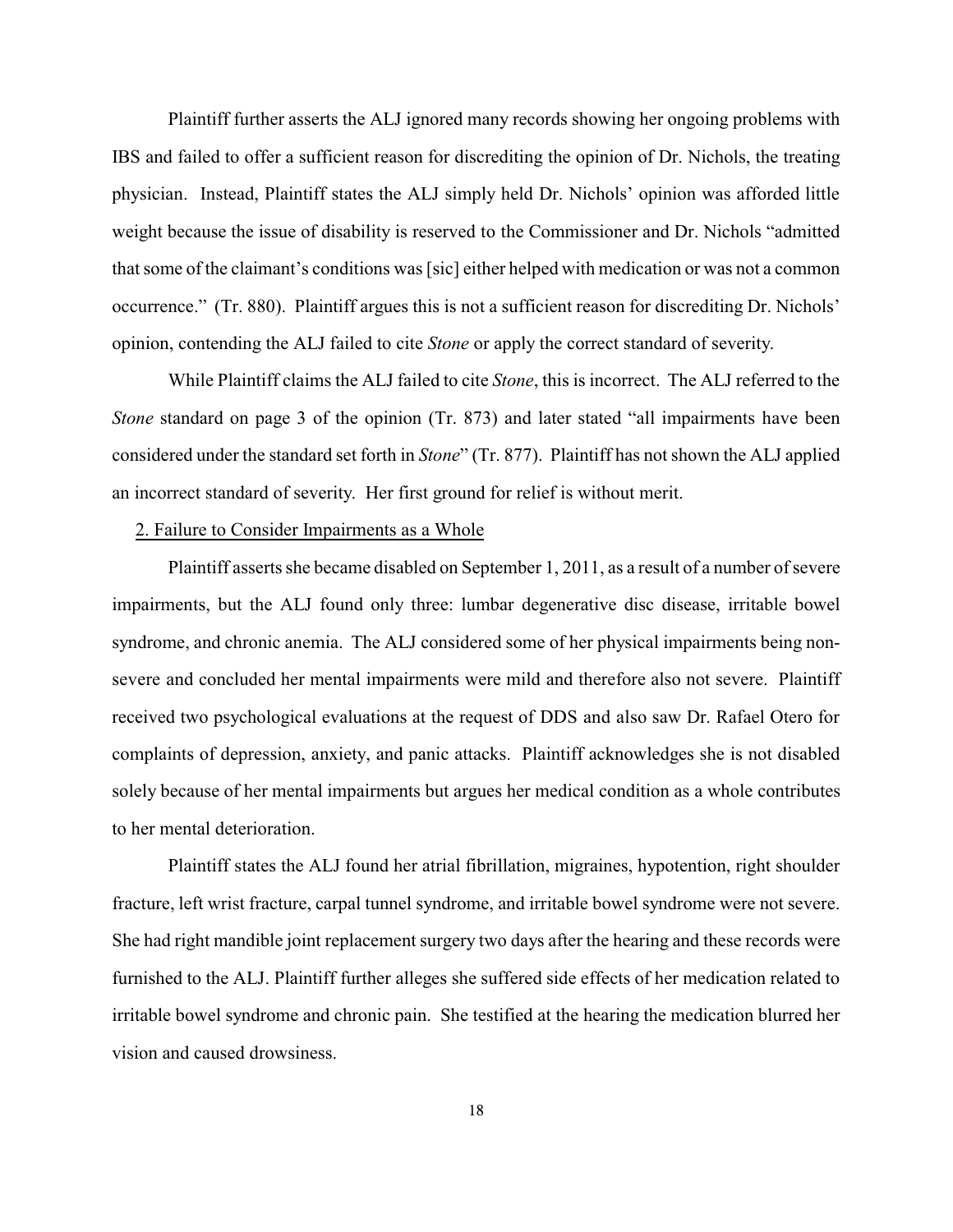Although Plaintiff maintains the ALJ found her irritable bowel syndrome not severe, the ALJ plainly held this condition amounted to a severe impairment. (Tr. 873). Plaintiff next states the ALJ concluded her right shoulder fracture, left wrist fracture, and carpal tunnel syndrome were not severe because they had healed, but maintains this is incorrect.

The ALJ determined Plaintiff suffered a right shoulder fracture in May of 2010 after falling off a horse. She went to the emergency room in July with a complaint of right shoulder pain, apparentlyaggravated by an altercation with her husband. She had limited range of motion with pain on movement and X-rays showed evidence of prior fracture. She reported stiffness in her shoulder in October of 2010, but had active and passive range of motion at 90 degrees forward flexion and 90 degrees abduction. X-rays showed a healed fracture with some calcification. Based on this evidence, the ALJ determined this injury was not severe.

The ALJ found Plaintiff fractured her wrist in her horseback riding accident and underwent an open reduction and internal fixation. She complained of left wrist discomfort in October of 2010 but was able to make a fist. Her wrist had slight tenderness but no palpation. In March of 2011, her left hand had normal range of motion. The next month, she again complained of discomfort and showed positive Tinel and Phalen's signs. Her X-rays were normal but the doctor ordered a nerve conduction study, and by December of 2011, she had developed carpal tunnel syndrome secondary to the left wrist injury. However, she has normal range of motion in her hand, she can make a fist, and she has normal grip strength. Her wrist fracture has healed. The ALJ determined this injury and the carpal tunnel syndrome were not severe.

Plaintiff argues the records do not support the ALJ's findings, pointing to notes from treating physician Dr. Chris Alkire stating her right shoulder still bothers her and would eventually require manipulation under anesthesia, there is significant arthrofibrosis of the right shoulder, she can make a fist but has positive Tinel's and a positive Phalen's, and she has pain with forward flexion and internal rotation.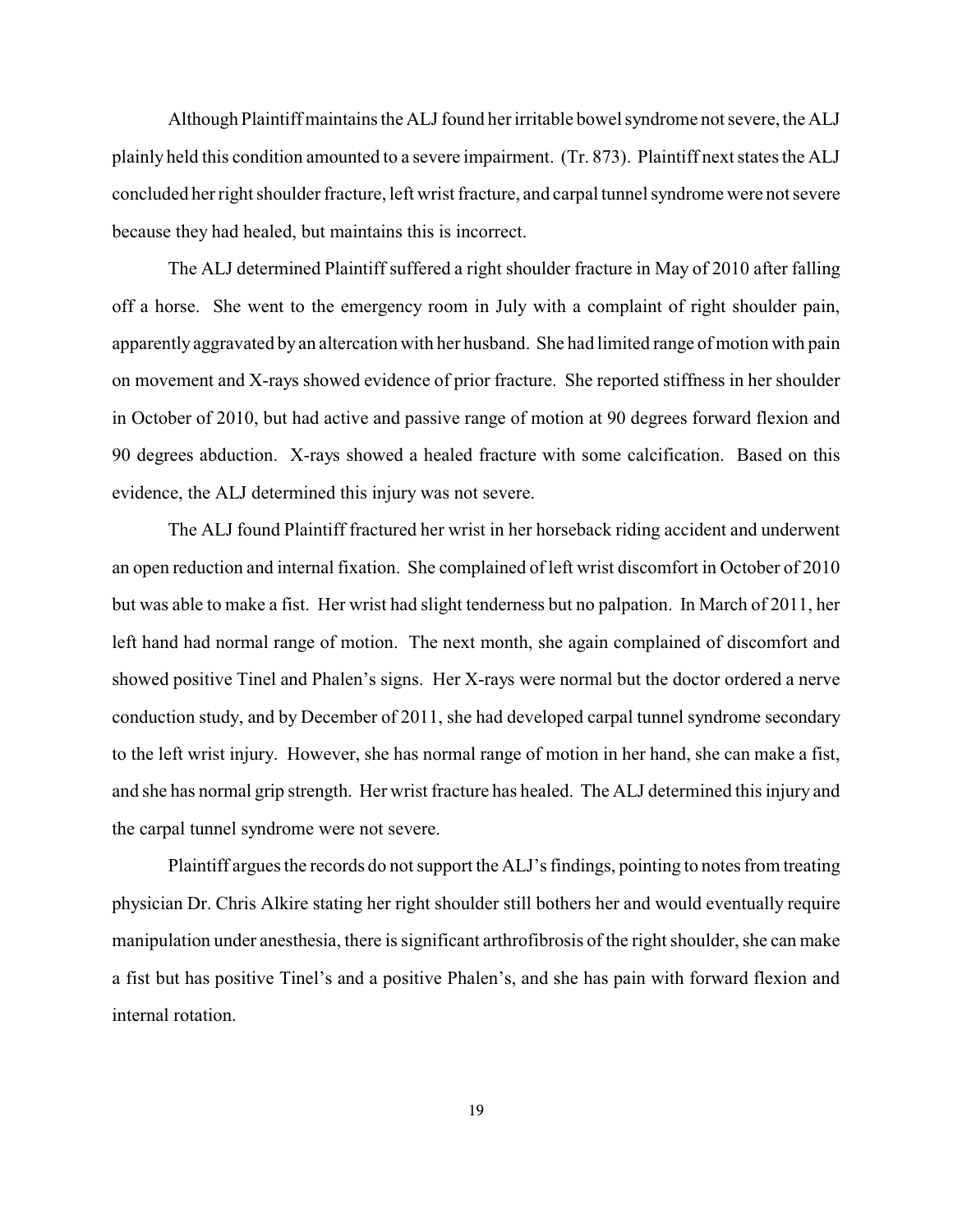The ALJ's decision reviewed medical evidence showing Plaintiff had relatively normal results concerning her wrist and shoulder, including determinations she had active and passive range of motion at 90 degrees forward flexion and 90 degrees abduction. She was able to make a fist and had normal grip strength in her left hand. Dr. Alkire noted Plaintiff stated she could make a fist and her left wrist was doing okay and was usable. To the extent Dr. Alkire's findings conflict in some way with the evidence cited by the ALJ, or some other records tend to indicate a greater degree of loss of function than the ALJ found, the Fifth Circuit has held conflicts in the evidence are for the Commissioner, not the courts, to resolve. *Perez v. Barnhart*, 415 F.3d 457, 461 (5th Cir. 2005). Substantial evidence supports the ALJ's conclusions in this regard.

Plaintiff next refers to the surgery she had on her jaw. Even aside from the fact this surgery took place after the hearing and thus was not before the ALJ, Plaintiff has offered nothing suggesting her jaw surgery or the condition which required this surgery imposed such limitations to as to amount to a severe impairment or that such impairment could be expected to last for 12 months.

Plaintiff testified as to side effects from her medication, stating these cause drowsiness and blurred vision, but points to no objective evidence in the record to show these side effects create additional functional limitations. Her application for disability benefits did not allege disability based on medication side effects (Tr. 1000).

Nor has Plaintiff shown the ALJ improperly failed to consider the combination of impairments created by her mental condition, right shoulder, left wrist, carpal tunnel, jaw surgery, and medication side effects. In making a determination as to disability, the ALJ must analyze both the disabling effect of each of the claimant's ailments and the combined effect of all of these impairments. *Fraga v. Bowen*, 810 F.2d 1296, 1305 (5th Cir. 1987).

The ALJ's opinion recognized the Commissioner's obligation to consider the claimant's severe and non-severe impairments in combination. In discussing the sequential evaluation process, the ALJ stated "at step two, the undersigned must determine whether the claimant has a medically determinable impairment that is 'severe' or a combination of impairments that is 'severe.'" At Step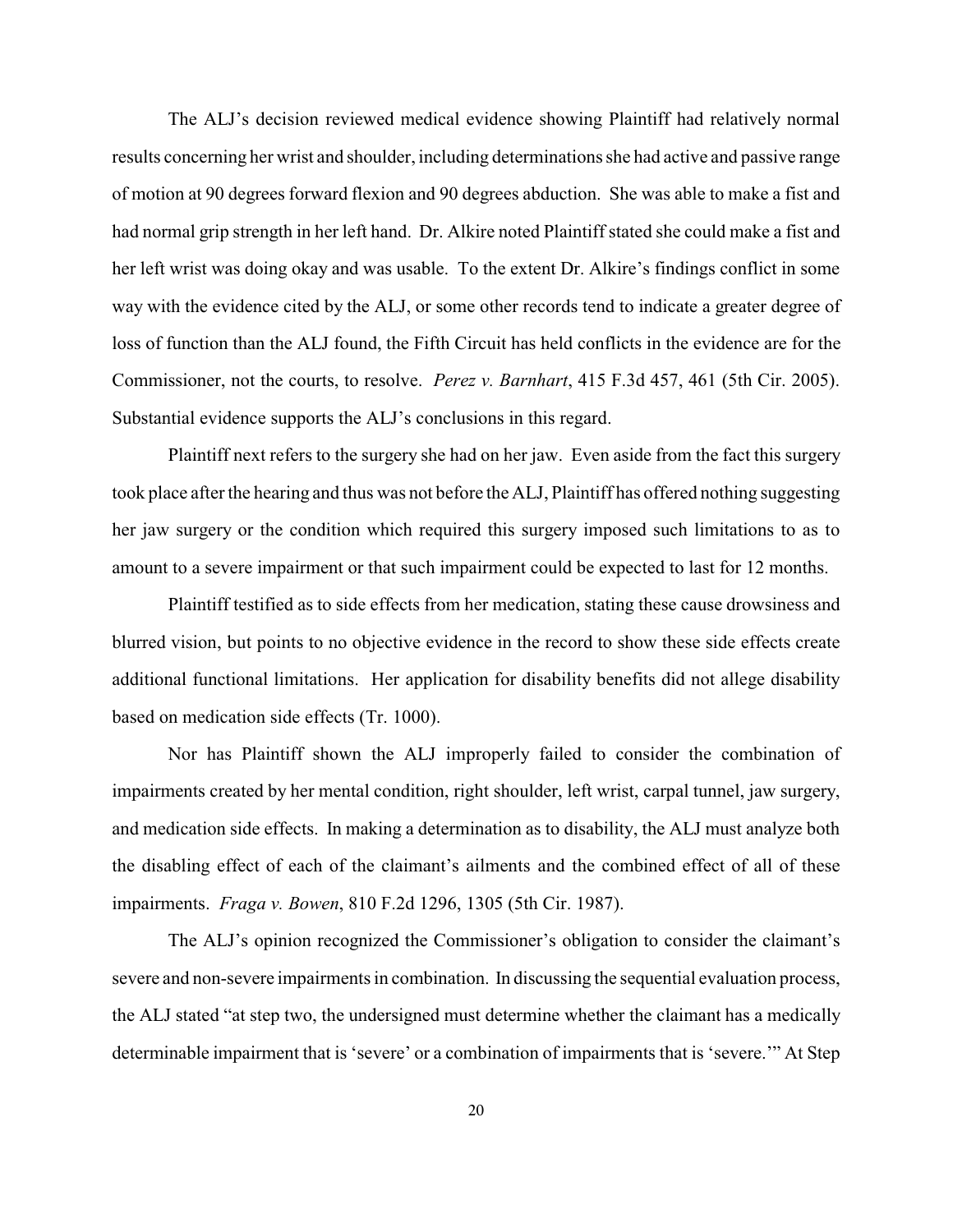Three, the ALJ is required to determine whether the claimant's impairments or combination of impairments is severe enough to meet or medically equal the criteria of a listing. (Tr. 872).

The ALJ further stated before considering Step Four, the claimant's residual functional capacity must be determined. The residual functional capacity is the claimant's ability to perform physical and mental work activities on a sustained basis despite limitations from her impairments; in making this finding, the ALJ must consider all of the claimant's impairments, including those which are not severe. (Tr. 872).

The ALJ discussed Plaintiff's mental limitations, her history of migraine headaches, a period of time in which she was dependent upon pain medication, the injuries to her shoulder and wrist, her positive test for signs of carpal tunnel syndrome, and her episodes of atrial fibrillation, irregular menses, and hypotension. The ALJ stated "all impairments have been considered under the standard set forth in *Stone v. Heckler*, 752 F.2d 1099 (5th Cir. 1985)" and concluded "the claimant does not have an impairment or combination of impairments that meets or medically equals the severity of one of the listed impairments in 20 CFR part 404, Subpart P, Appendix 1." (Tr. 877).

Plaintiff has not met her burden of showing the ALJ failed to consider her impairments in combination. In *Roberson v. Astrue*, 471 F.App'x 314, 2012 WL 1994476 (5th Cir., Jnue 1, 2012), the petitioner complained the ALJ overestimated her residual functional capacity and failed to consider her impairments in combination. The Fifth Circuit stated "the ALJ's decision reflects that she did consider Ms. Roberson's impairments in combination. The decision references 'impairments' in several places. It also includes a thorough discussion of Ms. Roberson's medical history and the symptoms of both her back and vision problems." *Id.* at \*1.

Similarly, the ALJ here discussed Plaintiff's medical history at some length and stated all impairments have been considered under the standard set forth in *Stone v. Heckler*. The Fifth Circuit has held a specific statement from the ALJ showing the ALJ has considered the impairments singly or in combination is sufficient to affirm the ALJ's decision when a review of the evidence shows substantial evidence to support the ALJ's decision. *Owens v. Heckler*, 770 F.2d 1276, 1282 (5th Cir.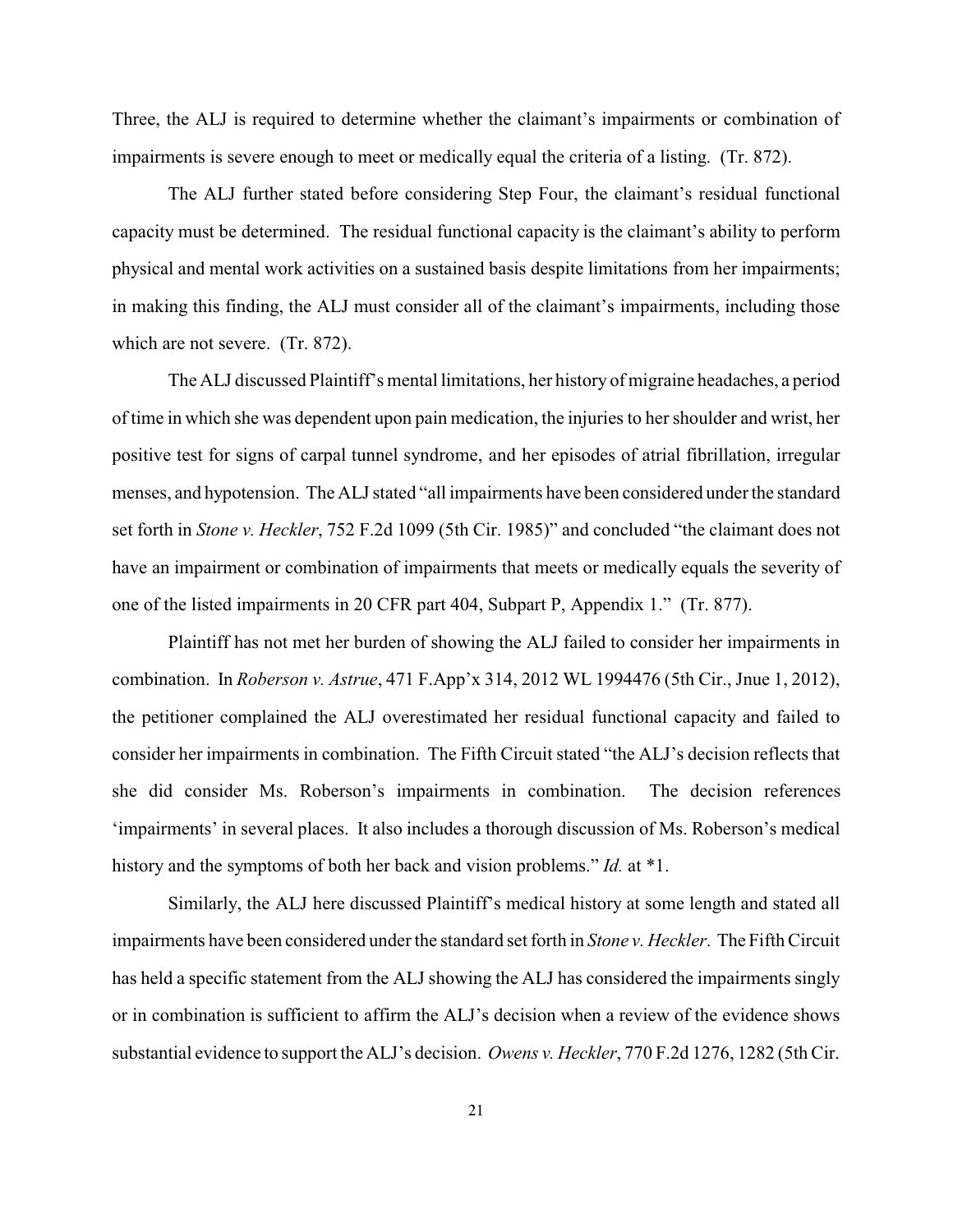1985). As in *Owens*, the ALJ determined Plaintiff's impairments, singly or in combination, did not meet or medically equal the severity of one of the listed impairments. This determination is supported by substantial evidence.

Plaintiff argues the ALJ must follow the Social Security Regulation guidelines to determine whether controlling weight should be given to the medical opinions of a treating source. Under these guidelines, the opinion must come from a treating source, the opinion must be a medical opinion, the opinion must be well supported by medically acceptable clinical and laboratory techniques, and the opinion must not be inconsistent with other substantial evidence. Plaintiff acknowledges the ALJ is free to reject the opinion of a physician when the evidence supports a contrary conclusion, but states treating source medical opinions are still entitled to deference and must be weighed using all of the factors provided in 20 C.F.R. §404.1527 and 416.927.

If medical evidence supports a treating physician's opinion about the existence of a disability, Plaintiff argues this opinion is binding on the fact finder unless contradicted by substantial evidence to the contrary. In this case, Plaintiff states her treating physician, Dr. Nichols, found her disabled. She asserts Dr. Nichols' assessment included objective findings and addressed her exertional and non-exertional impairments. In her brief, Plaintiff quotes Dr. Nichols' summary of her ailments, highlighting the doctor's statement "I do feel that this patient is unable to obtain any gainful employment due to her multiple problems, both physical and psychological," and asserts the treating physician's opinion was entitled to controlling weight.

Although Dr. Nichols was a treating physician, his belief Plaintiff could not obtain gainful employment was not a medical opinion but rather an opinion on an issue reserved to the Commissioner. 20 C.F.R. §404.1527(d) states medical source opinions on issues reserved to the Commissioner, including an opinion as to whether a claimant is disabled, receive no special significance. The statute provides "a statement by a medical source that you are 'disabled' or 'unable to work' does not mean that we will determine that you are disabled." As such, Dr. Nichols'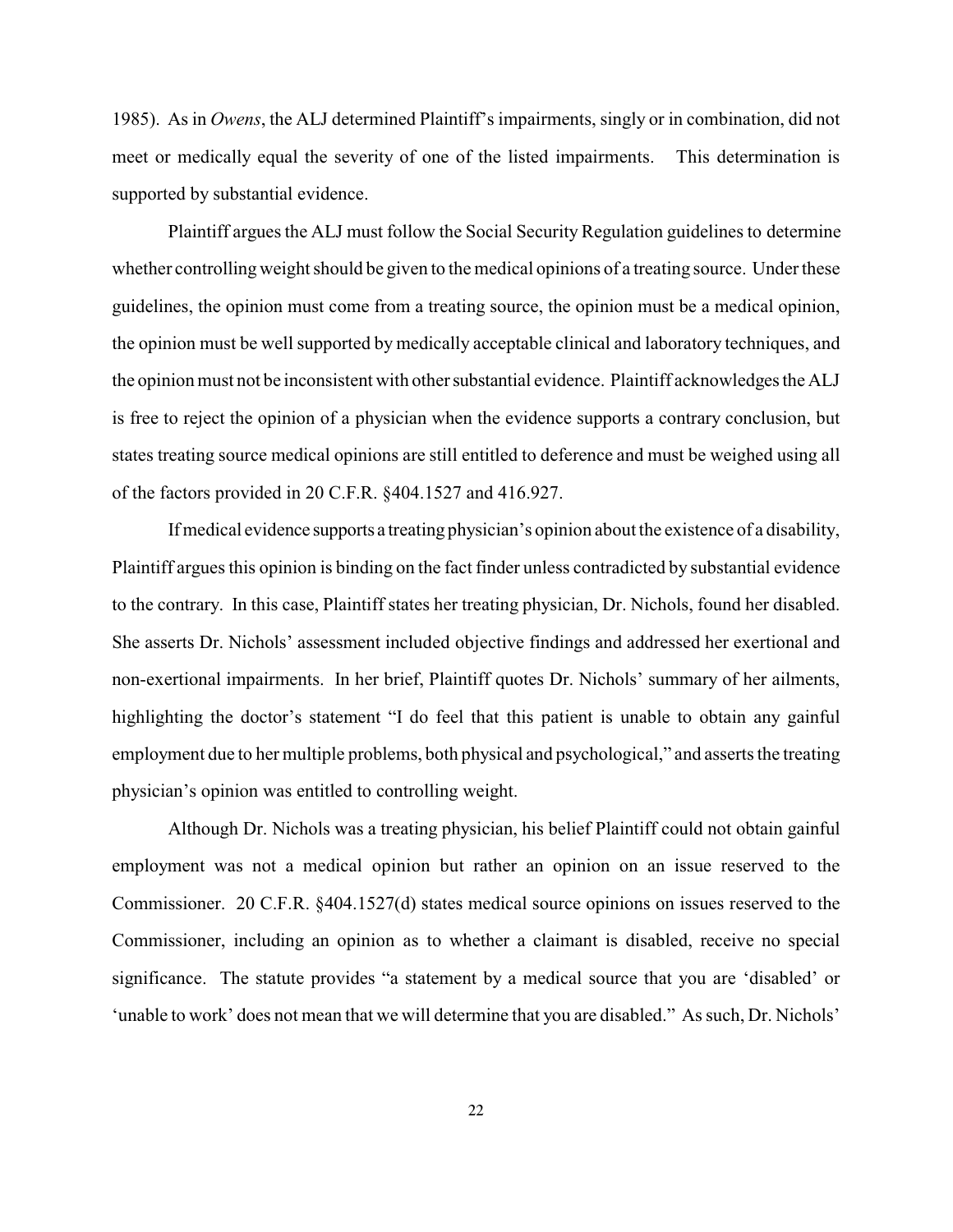statement Plaintiff would be unable to obtain gainful employment receives no special significance. Plaintiff's assertion this opinion is entitled to controlling weight is without merit.

#### 3. Error in the Residual Functional Capacity Assessment

Plaintiff contends residual functional capacity is defined wholly in terms of the physical ability to perform certain tasks. If a claimant has a non-exertional impairment, the Medical-Vocational Guidelines and grid are not controlling and cannot be used to direct a conclusion of disabled or not disabled without regard to other evidence such as vocational testimony. An ALJ may rely exclusively on the Medical-Vocational Guidelines even where a claimant has non-exertional impairments if the ALJ concludes the non-exertional impairments do not significantly diminish the claimant's residual functional capacity to perform the full range of activities listed in the Guidelines.

Plaintiff states in other words, the Guidelines may direct a conclusion of disabled or not disabled if the ALJ determines the claimant's non-exertional limitations do not significantly affect the RFC. In her case, she states her non-exertional limitations do significantly affect her RFC. The ALJ did not rely solely on the Medical-Vocational Guidelines, but obtained evidence from a vocational expert. *See Fraga*, 810 F.2d at 1304 (if claimant has only exertional impairments or nonexertional impairments which do not significantly affect his RFC, the ALJ may rely exclusively on the Medical-Vocational Guidelines to determine whether there is other work the claimant may perform; otherwise, the ALJ must rely on expert vocational testimony or other similar evidence to establish the existence of such jobs).

Plaintiff argues Dr. Nichols' assessment supports her claim of disability, but the ALJ found her capable of performing the full range of light work. She states the ALJ knew she had limited range of motion in her right arm, muscle spasms and tenderness in her right shoulder, right rotator cuff syndrome, and positive Tinel's and Phalen's signs in her left wrist. Plaintiff testified she cannot lift with her left hand, has no feeling in her left thumb, lacks full rotation in her right arm, and cannot lift her right arm because of her limited mobility. However, Plaintiff asserts the ALJ gave no consideration to these limitations in assessing her RFC or in questioning the vocational expert.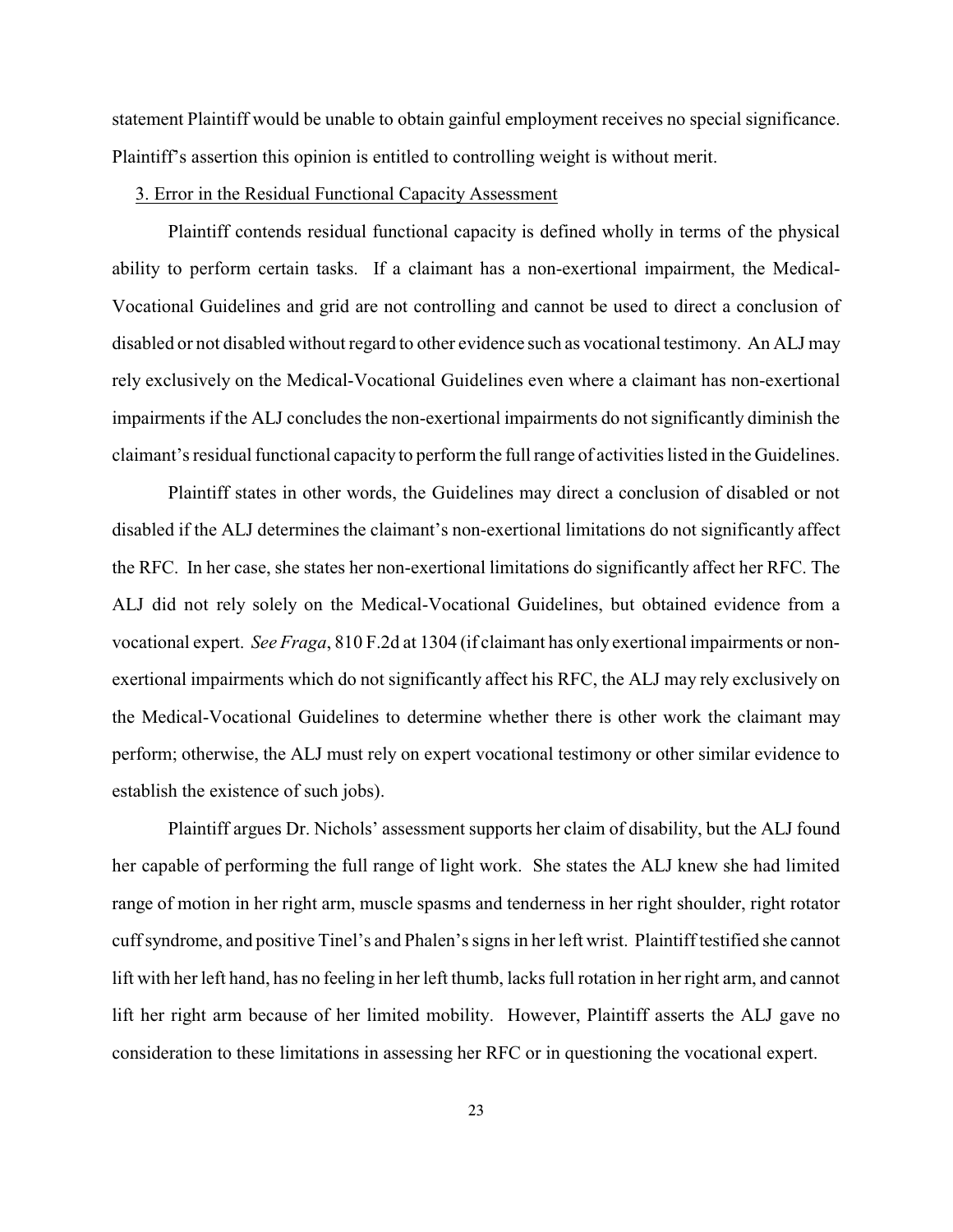The ALJ's decision discussed Plaintiff's medical history, including her range of motion, muscle spasms, rotator cuff syndrome, positive Tinel's and Phalen's signs, and carpal tunnel syndrome. While Plaintiff testified as to her symptoms, the ALJ determined Plaintiff's statements concerning the intensity, persistence, and limiting effects of these symptoms was not entirely credible because the medical records did not provide a basis to support the level of severity alleged. The ALJ also cited Plaintiff's activities of daily living, including the fact she could tend to most of her grooming needs independently, she could drive short distances, prepare simple meals, perform light household chores, and shop. *See Leggett v. Chater*, 67 F.3d 558, 565 (5th Cir. 1995). The ALJ thus considered all of the functional limitations which he found supported by the evidence.

Similarly, Plaintiff complains the ALJ's hypothetical questions to the vocational expert did not include all of the limitations she claimed. She notes Dr. Otero stated "she began to experience symptoms of depression and anxiety. She reports that she currently cannot sleep over four hours per night, is having crying spells, is constantly tired, has considerable free-floating anxiety and worries about her future." (Tr. 2578). The quoted statement is not a medical opinion or a diagnostic impression but a recounting of Plaintiff's subjective complaints as told to the doctor.

A hypothetical question posed by the ALJ need incorporate only those claimed disabilities supported by the evidence and recognized by the ALJ. *Masterson v. Barnhart*, 309 F.3d 267, 274 (5th Cir. 2002). The hypothetical questions posed by the ALJ met this standard and the Plaintiff has failed to show the ALJ erred by not incorporating other limitations into these questions. Her third ground for relief is without merit.

#### **CONCLUSION**

"The Commissioner's decision is granted great deference and will not be disturbed unless the reviewing court cannot find substantial evidence in the record to support the Commissioner's decision or finds that the Commissioner made an error of law." *Legget v. Chater*, 67 F.3d 558, 565- 66 (5th Cir. 1995). Having reviewed the record, this Court finds the record demonstrates the